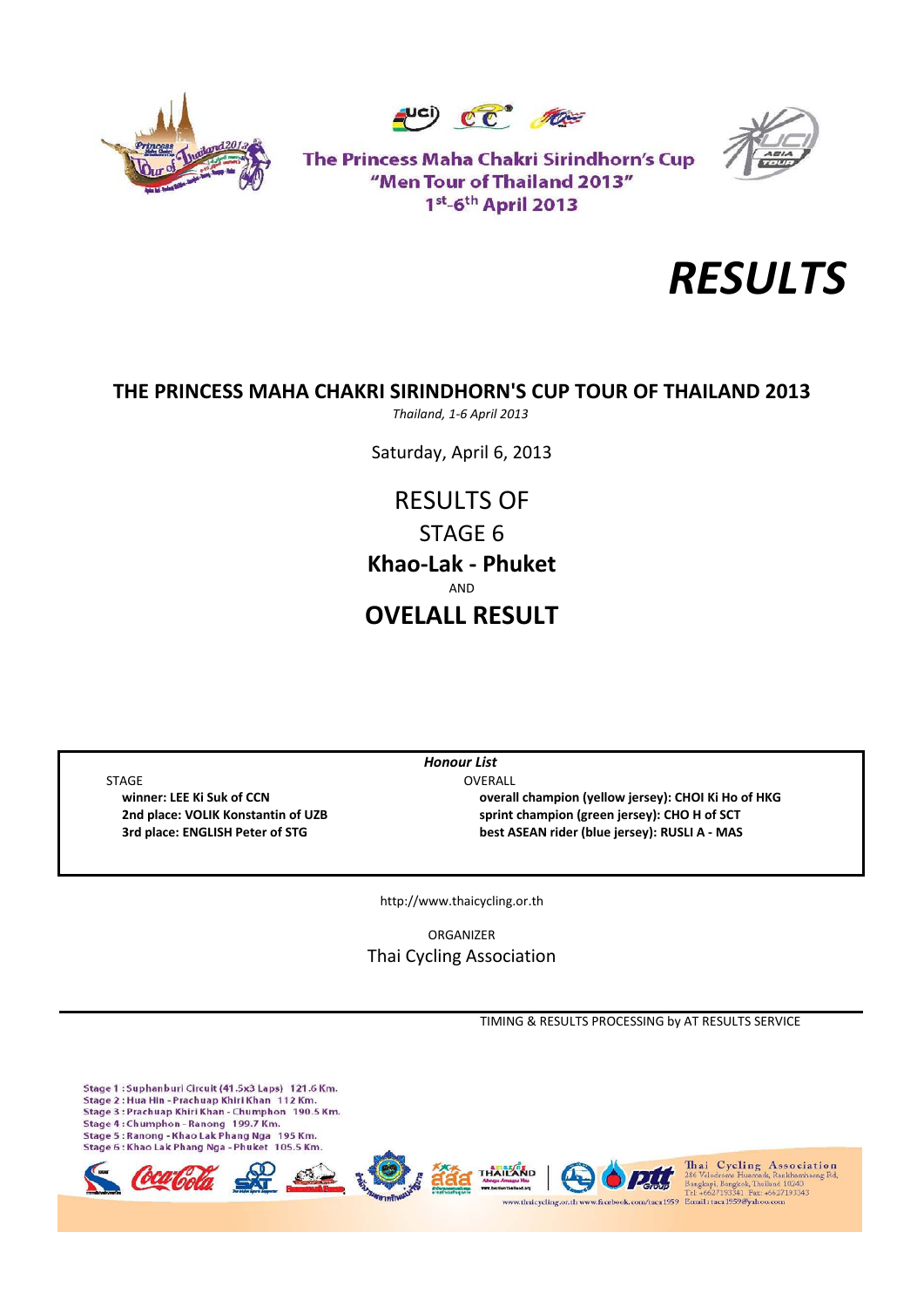STAGE 6 ‐ Khao‐Lak ‐ Phuket Saturday, April 6, 2013

#### *COMMISSAIRES' COMMUNIQUE on Saturday, April 6, 2013*

1 Information of Stage 6 Nothing to report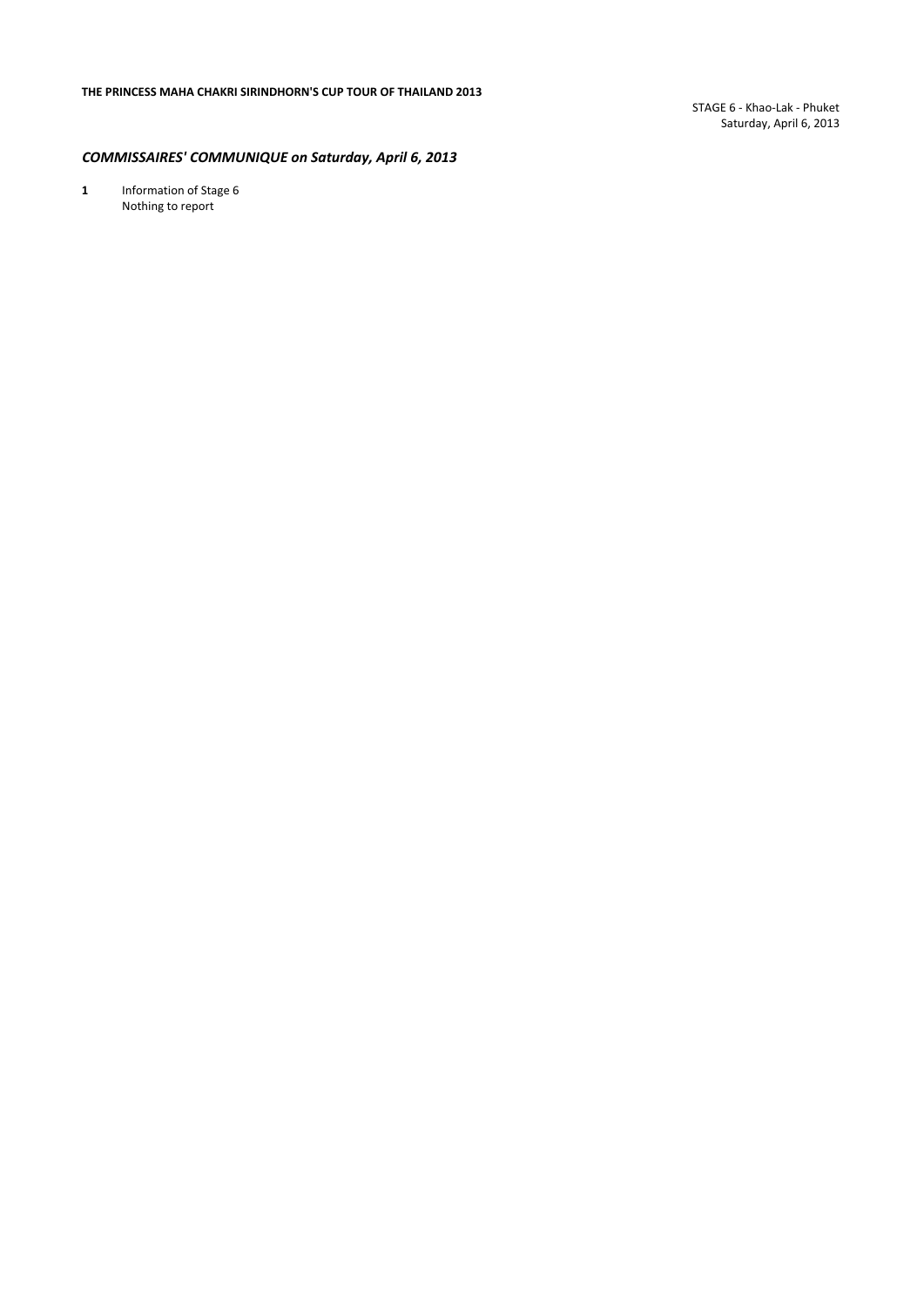STAGE 6 ‐ Khao‐Lak ‐ Phuket Saturday, April 6, 2013 09:00 Distance : 105.5 km Average Speed of Winner : 49.76km/hr Fine

## *STAGE INDIVIDUAL CLASSIFICATION*

| PLACE | NO             | <b>NAT</b> |          | SURNAME, NAME                | <b>TEAM</b> | <b>TIME</b> |       | <b>GAP BONUSES</b> |  |
|-------|----------------|------------|----------|------------------------------|-------------|-------------|-------|--------------------|--|
| 1     | 15             | <b>KOR</b> | 19880928 | LEE Ki Suk                   | CCN         | 2:07:12     |       | 10                 |  |
| 2     | 165            | <b>UZB</b> | 19840518 | <b>VOLIK Konstantin</b>      | UZB         | 2:07:12     | 00:00 | 06                 |  |
| 3     | 202            | AUS        | 19850424 | <b>ENGLISH Peter</b>         | <b>STG</b>  | 2:07:12     | 00:00 | 04                 |  |
| 4     | 131            | <b>MAS</b> | 19860409 | AHMAD LUTFI Muhammad Fat     | MAS         | 2:07:12     | 00:00 | 00                 |  |
| 5     | 161            | <b>UZB</b> | 19820611 | <b>HALMURATOV Muradjan</b>   | <b>UZB</b>  | 2:07:18     | 00:06 | 00                 |  |
| 6     | 203            | AUS        | 19780617 | <b>HALL Bradeley</b>         | <b>STG</b>  | 2:07:29     | 00:17 | 00                 |  |
| 7     | 52             | <b>KOR</b> | 19740615 | CHO Ho Sung                  | <b>SCT</b>  | 2:07:29     | 00:17 | 00                 |  |
| 8     | 112            | <b>HKG</b> | 19910208 | CHEUNG King Lok              | <b>HKG</b>  | 2:07:29     | 00:17 | 00                 |  |
| 9     | 164            | <b>UZB</b> | 19860522 | <b>KARIMOV Ruslan</b>        | UZB         | 2:07:29     | 00:17 | 00                 |  |
| 10    | 111            | <b>HKG</b> | 19910505 | CHOI Ki Ho                   | <b>HKG</b>  | 2:07:29     | 00:17 | 02                 |  |
| 11    | 134            | MAS        | 19870205 | RUSLI Amir Mustafa           | MAS         | 2:07:29     | 00:17 | 00                 |  |
| 12    | 82             | PHI        | 19920702 | AQUINO Jerry JR              | T7E         | 2:07:29     | 00:17 | 00                 |  |
| 13    | 182            | <b>AUS</b> |          | <b>BARENDILLA Carlo</b>      | COP         | 2:07:29     | 00:17 | 00                 |  |
|       |                |            | 19781126 |                              |             |             |       |                    |  |
| 14    | 184            | AUS        | 19851031 | <b>WALKER William</b>        | COP         | 2:07:29     | 00:17 | 02                 |  |
| 15    | $\mathbf{1}$   | <b>JPN</b> | 19841227 | NAKAJIMA Yasuharu            | AIS         | 2:07:29     | 00:17 | 01                 |  |
| 16    | 153            | <b>THA</b> | 19911018 | LIPHONGYU Nawuti             | <b>THA</b>  | 2:07:29     | 00:17 | 00                 |  |
| 17    | 74             | <b>IRL</b> | 19880720 | <b>McCONVEY Conner</b>       | <b>BCP</b>  | 2:07:29     | 00:17 | 00                 |  |
| 18    | 14             | <b>AUS</b> | 19880925 | <b>JONES Caleb</b>           | <b>CCN</b>  | 2:07:29     | 00:17 | 00                 |  |
| 19    | 44             | <b>SIN</b> | 19901214 | <b>GOH Choon Huat</b>        | <b>WIL</b>  | 2:07:29     | 00:17 | 00                 |  |
| 20    | 93             | <b>MAS</b> | 19890609 | MAT AMIN Mohd Shahrul        | <b>TSG</b>  | 2:07:29     | 00:17 | 00                 |  |
| 21    | 63             | <b>JPN</b> | 19890722 | NONAKA Ryoma                 | SMN         | 2:07:29     | 00:17 | 00                 |  |
| 22    | 121            | KAZ        | 19940127 | <b>ASTAFYEV Stepan</b>       | KAZ         | 2:07:29     | 00:17 | 00                 |  |
| 23    | 54             | <b>KOR</b> | 19930422 | LEE Seung Kwon               | SCT         | 2:07:29     | 00:17 | 00                 |  |
| 24    | 115            | <b>HKG</b> | 19940120 | LEUNG Chun Wing              | HKG         | 2:07:34     | 00:22 | 00                 |  |
| 25    | 83             | PHI        | 19850911 | GALEDO Mark John             | T7E         | 2:07:35     | 00:23 | 00                 |  |
| 26    | 64             | <b>JPN</b> | 19890510 | YASUI Masahiko               | SMN         | 2:08:03     | 00:51 | 00                 |  |
| 27    | $\overline{3}$ | <b>JPN</b> | 19881113 | <b>HIRATSUKA Yoshimitsu</b>  | AIS         | 2:08:24     | 01:12 | 00                 |  |
| 28    | 201            | AUS        | 19891109 | VAN DER PLOEG Paul           | <b>STG</b>  | 2:11:41     | 04:29 | 00                 |  |
| 29    | 101            | <b>TPE</b> | 19850622 | <b>WU Po Hung</b>            | <b>TPE</b>  | 2:11:41     | 04:29 | 00                 |  |
| 30    | 124            | KAZ        | 19941221 | MORDVINTSEV Kirill           | KAZ         | 2:11:41     | 04:29 | 00                 |  |
| 31    | 185            | AUS        | 19870819 | <b>WILLIAMS Andrew</b>       | COP         | 2:11:41     | 04:29 | 00                 |  |
| 32    | 75             | <b>UKR</b> | 19840108 | SURUTKOVYCH Oleksandr        | <b>BCP</b>  | 2:11:41     | 04:29 | 00                 |  |
| 33    | 163            | <b>UZB</b> | 19910405 | <b>GORBACHEV Gleb</b>        | <b>UZB</b>  | 2:11:41     | 04:29 | 00                 |  |
| 34    | 72             | AZE        | 19870212 | <b>ASADOV Elchin</b>         | <b>BCP</b>  | 2:11:41     | 04:29 | 00                 |  |
| 35    | 11             | <b>NED</b> | 19660610 | <b>NEDERLOF Leendertarie</b> | <b>CCN</b>  | 2:11:41     | 04:29 | 00                 |  |
| 36    | 34             | <b>JPN</b> | 19890606 | <b>KUBOKI Kazushige</b>      | <b>MTR</b>  | 2:11:41     | 04:29 | 00                 |  |
| 37    | 195            | <b>INA</b> | 19830626 | PRIYA PRASETYA Heksa         | EDH         | 2:11:41     | 04:29 | 00                 |  |
|       |                |            |          |                              |             |             |       |                    |  |
| 38    | 214            | <b>THA</b> | 19930613 | <b>SANIKWATHI Thanawut</b>   | <b>TAS</b>  | 2:11:41     | 04:29 | 00                 |  |
| 39    | 84             | PHI        | 19820726 | <b>HUALDA Ronnel</b>         | T7E         | 2:11:41     | 04:29 | 00                 |  |
| 40    | 135            | <b>MAS</b> | 19860620 | ZAINAL Mohd Nor Rizuan       | <b>MAS</b>  | 2:11:41     | 04:29 | 00                 |  |
| 41    | 212            | <b>THA</b> | 19910311 | RUANPAE Jakapan              | TAS         | 2:11:41     | 04:29 | 00                 |  |
| 42    | 122            | KAZ        | 19940923 | <b>KAZANTSEV Timur</b>       | KAZ         | 2:11:41     | 04:29 | 00                 |  |
| 43    | 204            | AUS        | 19831109 | <b>MORLEY Henry</b>          | <b>STG</b>  | 2:11:41     | 04:29 | 00                 |  |
| 44    | 133            | MAS        | 19870726 | MISBAH Muhamad Rauf Nur      | MAS         | 2:11:41     | 04:29 | 00                 |  |
| 45    | 102            | <b>TPE</b> | 19851228 | <b>HUNG Kun Hung</b>         | <b>TPE</b>  | 2:11:41     | 04:29 | 00                 |  |
| 46    | 71             | AUS        | 19780425 | <b>ROGERS Rico</b>           | <b>BCP</b>  | 2:11:41     | 04:29 | 00                 |  |
| 47    | 31             | POL        | 19810401 | <b>WIESIAK Mariusz</b>       | <b>MTR</b>  | 2:11:41     | 04:29 | 00                 |  |
| 48    | 211            | <b>THA</b> | 19860125 | <b>THANCHAI Tanasak</b>      | TAS         | 2:11:41     | 04:29 | 00                 |  |
| 49    | 191            | AUS        | 19730106 | <b>HOLLANDS Eddy</b>         | EDH         | 2:11:41     | 04:29 | 00                 |  |
| 50    | 53             | <b>KOR</b> | 19940711 | KO Do Kyun                   | SCT         | 2:11:41     | 04:29 | 00                 |  |
| 51    | 181            | AUS        | 19620202 | MCMURDO Hilton               | COP         | 2:11:41     | 04:29 | 00                 |  |
| 52    | 162            | UZB        | 19850918 | <b>ABREKOV Yusup</b>         | UZB         | 2:11:41     | 04:29 | 00                 |  |
| 53    | 154            | <b>THA</b> | 19880323 | SAI-UDOMSIL Phuchong         | THA         | 2:11:41     | 04:29 | 00                 |  |
| 54    | 61             | <b>JPN</b> | 19850621 | <b>HATANAKA Yusuke</b>       | SMN         | 2:11:41     | 04:29 | 00                 |  |
| 55    | 62             | <b>JPN</b> | 19890801 | <b>IRIBE Shotaro</b>         | SMN         | 2:11:41     | 04:29 | 00                 |  |
| 56    | 65             | JPN        | 19890519 | YOSHIDA Hayato               | SMN         | 2:11:41     | 04:29 | 00                 |  |
| 57    | 151            | <b>THA</b> | 19890318 | BOONRATANATHANAKORN Thurakit | THA         | 2:11:41     | 04:29 | 00                 |  |
| 58    | 85             | PHI        | 19860313 | <b>SICAM Harvey</b>          | T7E         | 2:11:41     | 04:29 | 00                 |  |
|       |                |            |          |                              |             |             |       |                    |  |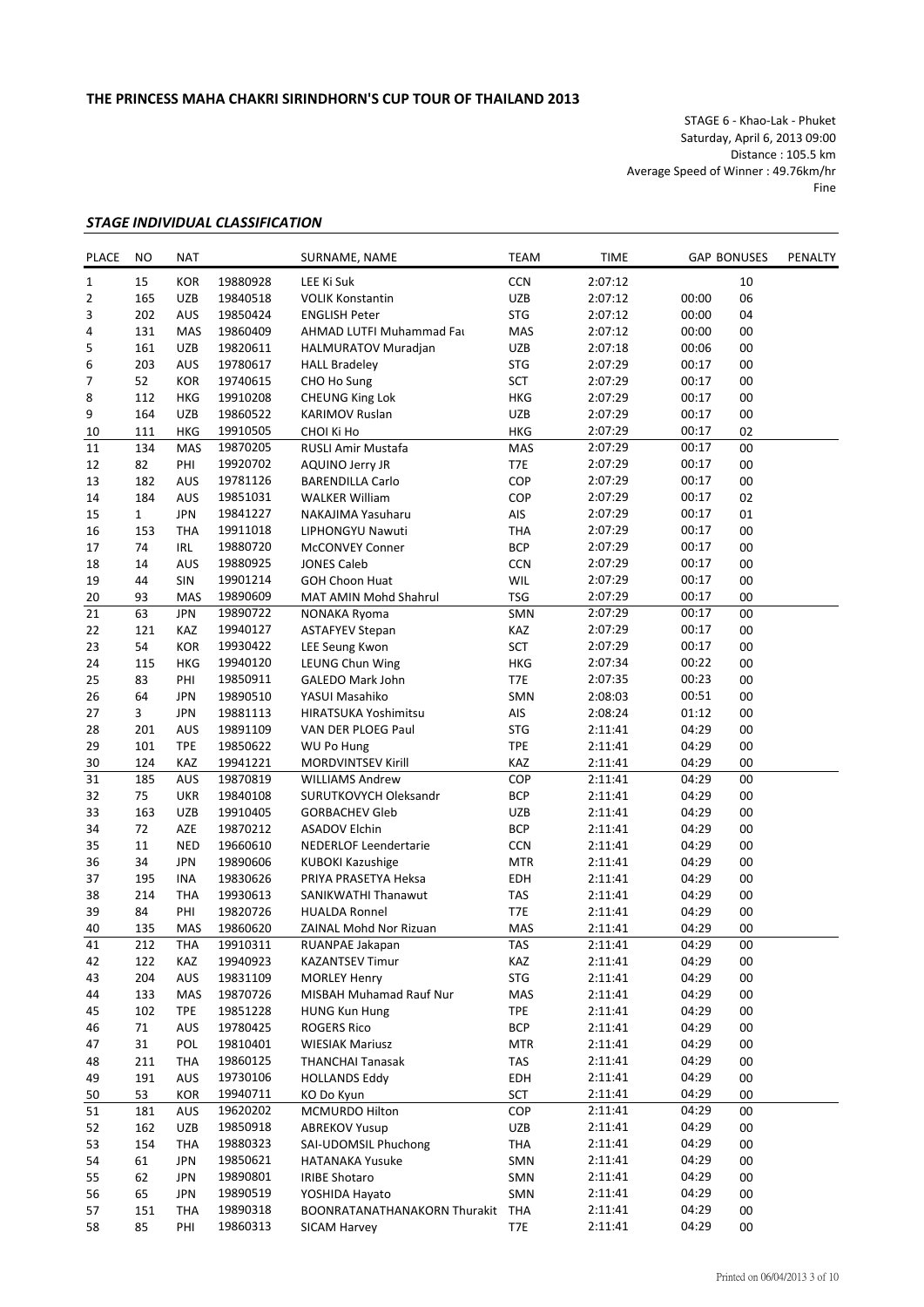| 59 | 171            | <b>VIE</b> | 19890924 | <b>BUI Minh Thuy</b>      | <b>VIE</b> | 2:11:41 | 04:29 | 00 |
|----|----------------|------------|----------|---------------------------|------------|---------|-------|----|
| 60 | 175            | <b>VIE</b> | 19921204 | TRINH Duc Tam             | <b>VIE</b> | 2:11:41 | 04:29 | 00 |
| 61 | $\overline{4}$ | <b>JPN</b> | 19890201 | <b>KIMORI Nozomu</b>      | AIS        | 2:11:41 | 04:29 | 00 |
| 62 | 25             | <b>DEN</b> | 19890605 | <b>WARSOE Emil</b>        | <b>DKK</b> | 2:11:41 | 04:29 | 00 |
| 63 | 51             | <b>KOR</b> | 19861017 | LEE Won Jae               | SCT        | 2:11:41 | 04:29 | 00 |
| 64 | 81             | PHI        | 19811222 | RAVINA Jonipher B         | T7E        | 2:11:41 | 04:29 | 00 |
| 65 | 21             | <b>DEN</b> | 19870831 | <b>NIELSEN Philip</b>     | <b>DKK</b> | 2:11:41 | 04:29 | 00 |
| 66 | 205            | <b>AUS</b> | 19881210 | <b>SMYTH Alexander</b>    | <b>STG</b> | 2:11:41 | 04:29 | 00 |
| 67 | 193            | <b>AUS</b> | 19870930 | <b>NEWMAN Scott</b>       | <b>EDH</b> | 2:11:41 | 04:29 | 00 |
| 68 | 183            | <b>AUS</b> | 19880119 | <b>REPACHOLI Douglas</b>  | <b>COP</b> | 2:11:41 | 04:29 | 00 |
| 69 | 41             | MAS        | 19861102 | LOH Sea Keong             | <b>WIL</b> | 2:11:41 | 04:29 | 00 |
| 70 | 94             | <b>MAS</b> | 19860811 | ROSDI Mohd Nor Umardi     | <b>TSG</b> | 2:12:02 | 04:50 | 00 |
| 71 | 24             | <b>DEN</b> | 19900131 | RASMUSSSEN Nicki          | <b>DKK</b> | 2:12:06 | 04:54 | 00 |
| 72 | 35             | <b>JPN</b> | 19910812 | YASUHARA Daiki            | <b>MTR</b> | 2:12:08 | 04:56 | 00 |
| 73 | 95             | MAS        | 19880915 | SALLEH Mohd Harrif        | <b>TSG</b> | 2:12:14 | 05:02 | 00 |
| 74 | 113            | <b>HKG</b> | 19850903 | <b>CHEUNG King Wai</b>    | <b>HKG</b> | 2:14:46 | 07:34 | 00 |
| 75 | 114            | <b>HKG</b> | 19880226 | <b>KWOK Ho Ting Marco</b> | HKG        | 2:14:46 | 07:34 | 00 |
| 76 | 104            | <b>TPE</b> | 19940621 | LIU En Chieh              | <b>TPE</b> | 2:14:46 | 07:34 | 00 |
| 77 | $\overline{2}$ | <b>JPN</b> | 19871122 | FUKUDA Shimpei            | AIS        | 2:14:46 | 07:34 | 00 |
| 78 | 45             | <b>NED</b> | 19831212 | RABOU Thomas Josephus     | WIL        | 2:14:46 | 07:34 | 00 |
| 79 | 33             | <b>JPN</b> | 19910629 | <b>KOMAKI Yuya</b>        | <b>MTR</b> | 2:14:46 | 07:34 | 00 |
| 80 | 73             | AZE        | 19920112 | <b>ISGANDAROV Tural</b>   | <b>BCP</b> | 2:14:46 | 07:34 | 00 |
| 81 | 55             | KOR        | 19930618 | PARK Kyoung Ho            | <b>SCT</b> | 2:14:46 | 07:34 | 00 |
| 82 | 32             | <b>KOR</b> | 19861015 | KIM Do Hyoung             | <b>MTR</b> | 2:14:46 | 07:34 | 00 |
| 83 | 105            | <b>TPE</b> | 19920313 | <b>TSENG Yi Hao</b>       | <b>TPE</b> | 2:14:46 | 07:34 | 00 |
| 84 | 123            | KAZ        | 19940530 | <b>MARUKHIH Vitaliy</b>   | KAZ        | 2:14:46 | 07:34 | 00 |
| 85 | 91             | MAS        | 19831210 | SALLEH Mohd Zamri         | <b>TSG</b> | 2:14:46 | 07:34 | 00 |
| 86 | 174            | <b>VIE</b> | 19891022 | <b>TANG Tri Hung</b>      | <b>VIE</b> | 2:14:46 | 07:34 | 00 |
| 87 | 213            | <b>THA</b> | 19930925 | SAIUDOMSIL Puchol         | <b>TAS</b> | 2:14:46 | 07:34 | 00 |
| 88 | 155            | <b>THA</b> | 19940318 | YORDSUWAN Setthawut       | <b>THA</b> | 2:14:46 | 07:34 | 00 |
| 89 | 215            | <b>THA</b> | 19931027 | SEEHABUNTONG Poompat      | <b>TAS</b> | 2:14:46 | 07:34 | 00 |
| 90 | 173            | <b>VIE</b> | 19930919 | <b>NGUYEN Hoang Sang</b>  | <b>VIE</b> | 2:14:46 | 07:34 | 00 |
| 91 | 145            | <b>MYA</b> | 19900207 | That Paing Htwe           | <b>MYA</b> | 2:14:46 | 07:34 | 00 |
| 92 | 23             | <b>DEN</b> | 19671007 | PETERSEN Soren            | <b>DKK</b> | 2:14:46 | 07:34 | 00 |
| 93 | 152            | <b>THA</b> | 19910405 | CHANGPAD Kritsada         | THA        | 2:14:46 | 07:34 | 00 |
| 94 | 92             | MAS        | 19860719 | AZIZ Mohd Saiful Anuar    | <b>TSG</b> | 2:14:46 | 07:34 | 00 |
| 95 | 172            | <b>VIE</b> | 19880712 | HO Van Phuc               | <b>VIE</b> | 2:14:46 | 07:34 | 00 |
|    |                |            |          |                           |            |         |       |    |

# *OUT OF RACE*

132 MAS ALIAS Ahmad Fakhrullah MAS MAS 19901226

DNF

NOTE: DSQ ‐ Disqualified, DNF ‐ Did Not Finish, DNS ‐ Did Not Start

No of Starters : 96 No of Starters Not Starting: 0 No of Riders Finish After Deadline : 0 No of Riders Dropping Out : 1 No of Riders Disqualified : 0 No of Riders Finished : 95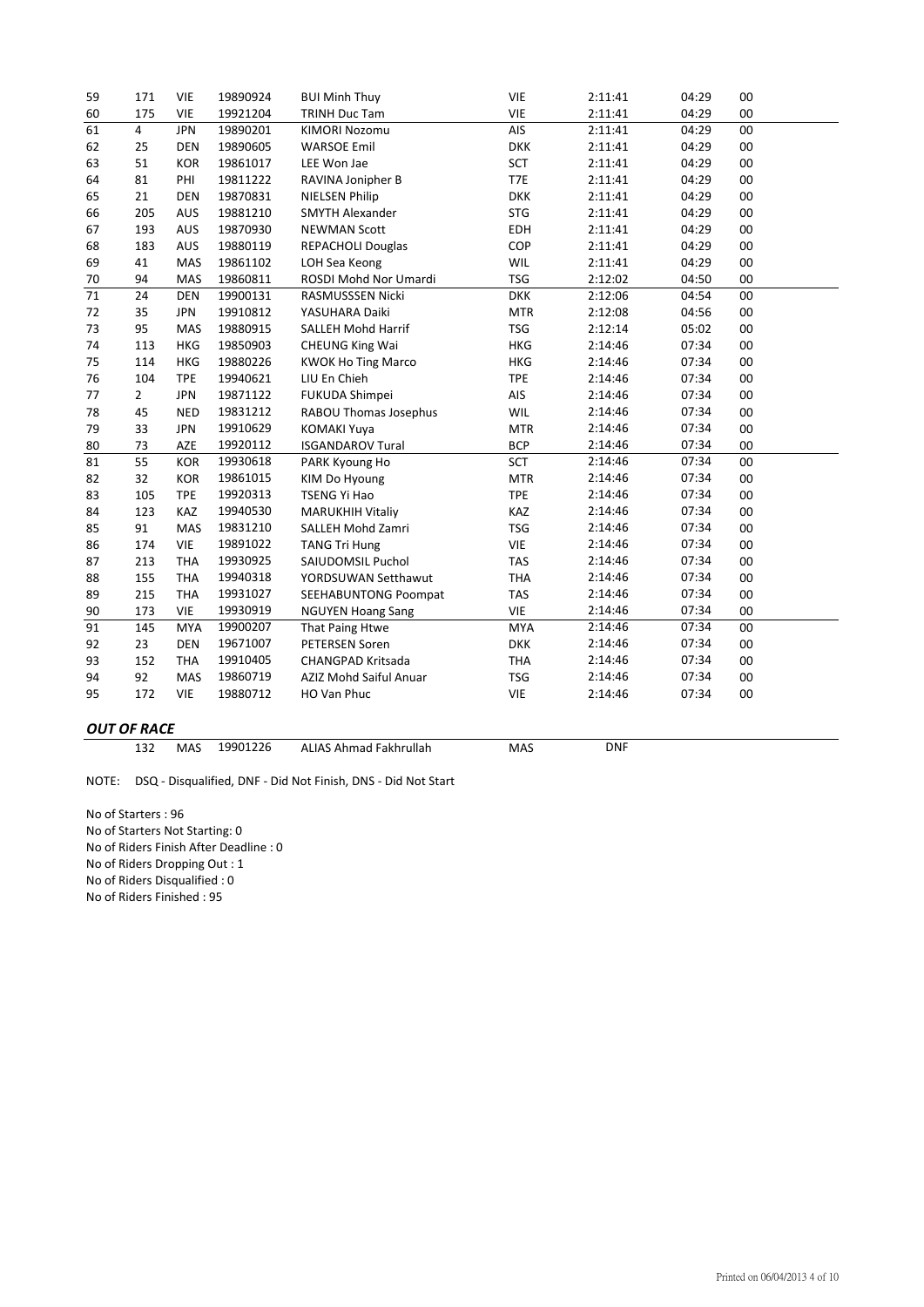## *STAGE TEAM CLASSIFICATION*

| <b>PLACE</b>             | <b>TEAM</b>                                             | <b>MEMBERS</b> | <b>TIME</b> | GAP   |  |
|--------------------------|---------------------------------------------------------|----------------|-------------|-------|--|
| 1                        | <b>UZEBEKISTAN NATIONAL TEAM</b>                        | 165,161,164    | 6:21:59     |       |  |
| 2                        | <b>TEAM HONG KONG CHINA</b>                             | 112,111,115    | 6:22:32     | 00:33 |  |
| 3                        | SATALYST GIANT RACING TEAM                              | 202,203,201    | 6:26:22     | 04:23 |  |
| 4                        | <b>CCN CYCLING TEAM</b>                                 | 15,14,11       | 6:26:22     | 04:23 |  |
| $\overline{\phantom{1}}$ | <b>MALAYSIA NATIONAL TEAM</b>                           | 131,134,135    | 6:26:22     | 04:23 |  |
| 6                        | CITY OF PERTH CYCLING TEAM                              | 182,184,185    | 6:26:39     | 04:40 |  |
| 7                        | SEOUL CYCLING TEAM                                      | 52,54,53       | 6:26:39     | 04:40 |  |
| 8                        | TEAM 7 ELEVEN PRESENTED BY ROAD BIKE PHILIPPIN 82,83,84 |                | 6:26:45     | 04:46 |  |
| 9                        | SHIMANO RACING TEAM                                     | 63,64,61       | 6:27:13     | 05:14 |  |
| 10                       | AISAN RACING TEAM                                       | 1,3,4          | 6:27:34     | 05:35 |  |
| 11                       | SYNERGY BAKU CYCLING PROJECT                            | 74,75,72       | 6:30:51     | 08:52 |  |
| 12                       | <b>TEAM KAZAKHSTAN</b>                                  | 121,124,122    | 6:30:51     | 08:52 |  |
| 13                       | <b>TEAM THAILAND</b>                                    | 153,154,151    | 6:30:51     | 08:52 |  |
| 14                       | TERENGGANU CYCLING TEAM                                 | 93,94,95       | 6:31:45     | 09:46 |  |
| 15                       | <b>WILIER SINGAPORE TEAM</b>                            | 44,41,45       | 6:33:56     | 11:57 |  |
| 16                       | <b>T-ALL STAR</b>                                       | 214,212,211    | 6:35:03     | 13:04 |  |
| 17                       | EDDY HOLLANDS BICYCLE SERVICES                          | 195,191,193    | 6:35:03     | 13:04 |  |
| 18                       | DESIGNA KOKKEN - KNUDSGAARD                             | 25,21,24       | 6:35:28     | 13:29 |  |
| 19                       | <b>MATRIX POWERTAG</b>                                  | 34, 31, 35     | 6:35:30     | 13:31 |  |
| 20                       | CHINESE TAIPEI NATIONAL TEAM                            | 101,102,104    | 6:38:08     | 16:09 |  |
| 21                       | <b>VIETNAM NATIONAL TEAM</b>                            | 171,175,174    | 6:38:08     | 16:09 |  |

#### *STAGE BEST ASEAN RIDER*

| PLACE       | NO. | <b>NAME</b>             | TIME          | GAP | PLACE NO |     | <b>NAME</b>           | <b>TIME</b>   | GAP |
|-------------|-----|-------------------------|---------------|-----|----------|-----|-----------------------|---------------|-----|
| 1           | 131 | AHMAD LUTFI M - MA!     | 2:07:12       |     | 11       | 155 | YORDSUWAN S - THA     | 2:14:46 07:34 |     |
| 2           | 134 | RUSLI A - MAS           | 2:07:29 00:17 |     | 12       | 173 | NGUYEN H - VIE        | 2:14:46 07:34 |     |
| 3           | 153 | LIPHONGYU N - THA       | 2:07:29 00:17 |     | 13       | 145 | That Paing Htwe - MY/ | 2:14:46 07:34 |     |
| 4           | 135 | ZAINAL M - MAS          | 2:11:41 04:29 |     | 14       | 152 | CHANGPAD K - THA      | 2:14:46 07:34 |     |
| 5           | 133 | MISBAH M - MAS          | 2:11:41 04:29 |     | 15       | 172 | HOV-VIE               | 2:14:46 07:34 |     |
| 6           | 154 | SAI-UDOMSIL P - THA     | 2:11:41 04:29 |     |          |     |                       |               |     |
| $7^{\circ}$ | 151 | <b>BOONRATANATHANAK</b> | 2:11:41 04:29 |     |          |     |                       |               |     |
| 8           | 171 | <b>BUI M - VIE</b>      | 2:11:41 04:29 |     |          |     |                       |               |     |
| 9           | 175 | TRINH D - VIE           | 2:11:41 04:29 |     |          |     |                       |               |     |
| 10          | 174 | TANG T - VIE            | 2:14:46 07:34 |     |          |     |                       |               |     |

#### *STAGE ASEAN TEAM CLASSIFICATION*

| PLACE | TEAM                   | MEMBERS     | TIME    | GAP   |
|-------|------------------------|-------------|---------|-------|
|       | MALAYSIA NATIONAL TEAM | 131,134,135 | 6:26:22 |       |
|       | TEAM THAILAND          | 153,154,151 | 6:30:51 | 04:29 |
|       | VIETNAM NATIONAL TEAM  | 171,175,174 | 6:38:08 | 11:46 |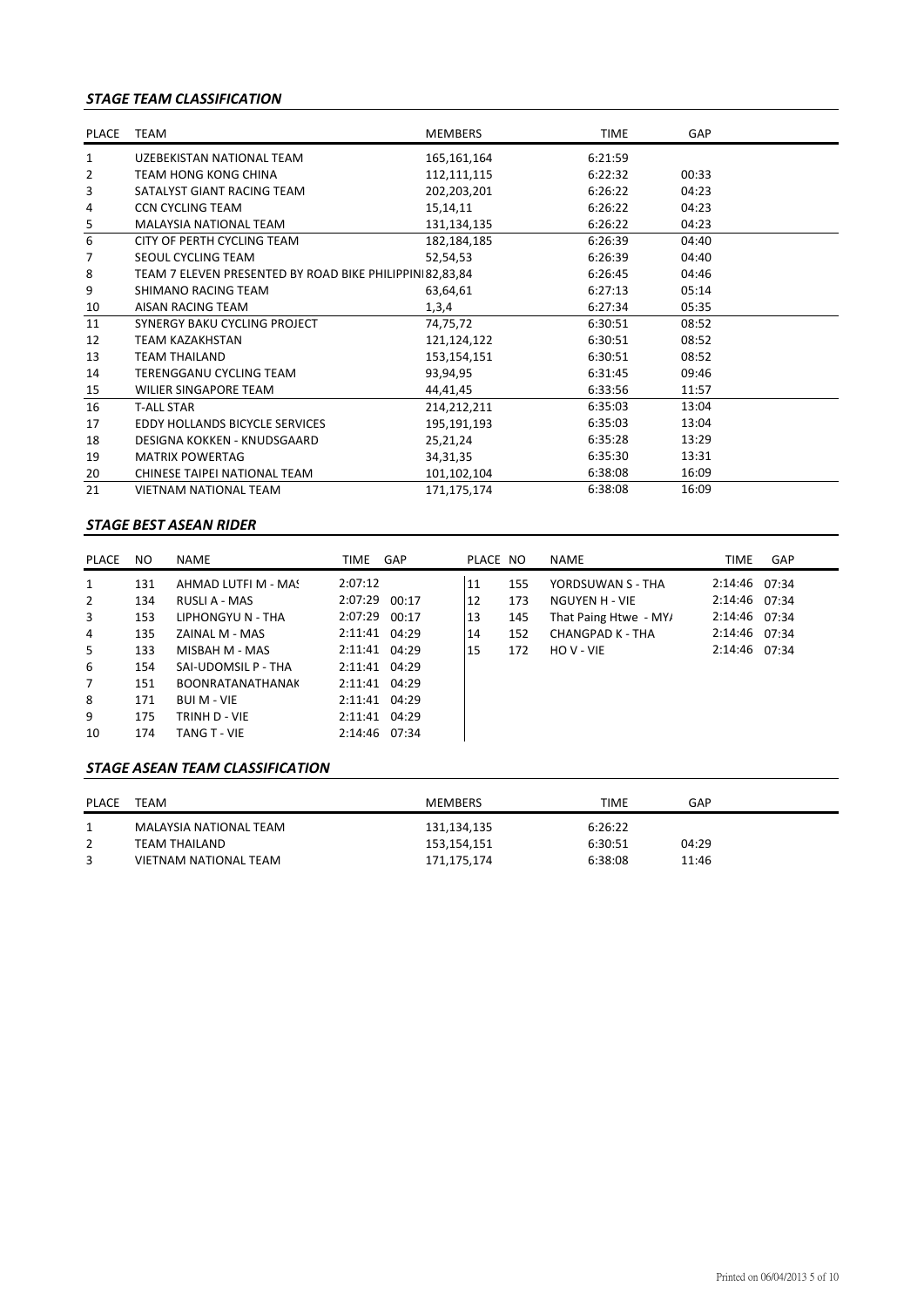AFTER STAGE 6 Saturday, April 6, 2013 Total Distance Covered : 921.9 km Average Speed of Leader : 42.22 km/hr

#### *INDIVIDUAL GENERAL CLASSIFICATION by TIME (YELLOW JERSEY)*

| 19910505<br>21:50:02<br>$\mathbf{1}$<br>111<br><b>HKG</b><br>CHOI Ki Ho<br><b>HKG</b><br>COP<br>00:02<br>$\overline{2}$<br>184<br>AUS<br>19851031<br><b>WALKER William</b><br>21:50:03<br>AIS<br>3<br>1<br><b>JPN</b><br>19841227<br>00:03<br>NAKAJIMA Yasuharu<br>21:50:05<br>134<br><b>MAS</b><br>19870205<br>MAS<br>21:50:35<br>00:33<br>4<br>RUSLI Amir Mustafa<br><b>BCP</b><br>5<br>74<br>IRL<br>19880720<br><b>McCONVEY Conner</b><br>21:50:37<br>00:35<br>19860409<br>21:51:16<br>01:14<br>6<br>131<br>MAS<br>AHMAD LUTFI Muhammad Fauzan<br>MAS<br>7<br><b>HKG</b><br>01:14<br>112<br><b>HKG</b><br>19910208<br>21:51:16<br><b>CHEUNG King Lok</b><br>8<br>19880925<br>CCN<br>21:51:41<br>01:39<br>14<br>AUS<br><b>JONES Caleb</b><br>63<br>02:16<br>9<br><b>JPN</b><br>19890722<br>NONAKA Ryoma<br>SMN<br>21:52:18<br>21:52:30<br>02:28<br>19911018<br><b>THA</b><br>10<br>153<br>THA<br>LIPHONGYU Nawuti<br>19780617<br><b>STG</b><br>21:52:55<br>02:53<br>11<br>203<br>AUS<br><b>HALL Bradeley</b><br>19890609<br><b>TSG</b><br>21:52:55<br>02:53<br>12<br>93<br><b>MAS</b><br>MAT AMIN Mohd Shahrul<br>13<br>83<br>PHI<br>19850911<br><b>GALEDO Mark John</b><br>T7E<br>21:53:08<br>03:06<br>SCT<br>14<br>54<br>KOR<br>21:53:51<br>03:49<br>19930422<br>LEE Seung Kwon<br>15<br>CCN<br>15<br>KOR<br>19880928<br>21:54:30<br>04:28<br>LEE Ki Suk<br><b>STG</b><br>16<br>201<br>AUS<br>19891109<br>VAN DER PLOEG Paul<br>21:55:00<br>04:58<br>MAS<br>19861102<br>WIL<br>21:55:10<br>05:08<br>17<br>41<br>LOH Sea Keong<br>21:55:16<br>05:14<br>18<br>65<br><b>JPN</b><br>19890519<br>YOSHIDA Hayato<br>SMN<br>POL<br>19810401<br>21:55:18<br>05:16<br>19<br>31<br><b>WIESIAK Mariusz</b><br><b>MTR</b><br>19870212<br><b>BCP</b><br>21:55:19<br>05:17<br>20<br>72<br>AZE<br><b>ASADOV Elchin</b><br>21<br><b>UZB</b><br>21:55:21<br>05:19<br>165<br>UZB<br>19840518<br><b>VOLIK Konstantin</b><br>22<br>COP<br>05:51<br>AUS<br>19781126<br>21:55:53<br>182<br><b>BARENDILLA Carlo</b><br>23<br>21:56:03<br>06:01<br>61<br><b>JPN</b><br>19850621<br><b>HATANAKA Yusuke</b><br>SMN<br>24<br>62<br><b>JPN</b><br>SMN<br>06:19<br>19890801<br><b>IRIBE Shotaro</b><br>21:56:21<br>25<br>82<br>T7E<br>PHI<br>19920702<br>06:23<br><b>AQUINO Jerry JR</b><br>21:56:25<br>26<br><b>BOONRATANATHANAKORN Thurakit</b><br><b>THA</b><br>06:41<br>151<br>THA<br>19890318<br>21:56:43<br><b>VIE</b><br>27<br>VIE<br>19890924<br>06:50<br>171<br><b>BUI Minh Thuy</b><br>21:56:52<br>28<br>175<br><b>VIE</b><br><b>VIE</b><br>19921204<br><b>TRINH Duc Tam</b><br>21:56:53<br>06:51<br>29<br>19850622<br><b>TPE</b><br>21:56:57<br>06:55<br>101<br><b>TPE</b><br>WU Po Hung<br><b>CCN</b><br>07:05<br>30<br>11<br><b>NED</b><br>19660610<br>NEDERLOF Leendertarie<br>21:57:07<br>19870726<br>07:05<br>31<br>133<br>MAS<br>21:57:07<br><b>MAS</b><br>MISBAH Muhamad Rauf Nur<br>32<br>191<br>AUS<br>19730106<br><b>HOLLANDS Eddy</b><br>EDH<br>21:57:07<br>07:05<br>PHI<br>19811222<br>T7E<br>21:57:14<br>07:12<br>33<br>81<br>RAVINA Jonipher B<br>19860719<br>07:17<br>34<br>92<br>MAS<br>AZIZ Mohd Saiful Anuar<br><b>TSG</b><br>21:57:19<br>19820726<br>T7E<br>21:57:58<br>07:56<br>35<br>84<br>PHI<br><b>HUALDA Ronnel</b><br>36<br><b>THA</b><br>19880323<br>SAI-UDOMSIL Phuchong<br><b>THA</b><br>21:58:24<br>08:22<br>154<br>37<br>08:25<br>114<br>HKG<br>19880226<br><b>KWOK Ho Ting Marco</b><br><b>HKG</b><br>21:58:27<br>38<br>102<br><b>TPE</b><br><b>TPE</b><br>08:29<br>19851228<br>21:58:31<br><b>HUNG Kun Hung</b><br>UZB<br>21:58:31<br>08:29<br>39<br>162<br>UZB<br>19850918<br><b>ABREKOV Yusup</b><br>19860811<br><b>TSG</b><br>21:58:42<br>08:40<br>40<br>94<br>MAS<br>ROSDI Mohd Nor Umardi<br><b>THA</b><br>09:06<br>THA<br>19940318<br>21:59:08<br>41<br>155<br>YORDSUWAN Setthawut<br>19860522<br>09:06<br>42<br>164<br>UZB<br>UZB<br>21:59:08<br><b>KARIMOV Ruslan</b><br><b>STG</b><br>09:27<br>19831109<br>21:59:29<br>43<br>204<br><b>AUS</b><br><b>MORLEY Henry</b><br>09:42<br>52<br>KOR<br>19740615<br>CHO Ho Sung<br>SCT<br>21:59:44<br>44<br>09:42<br>45<br>53<br>KOR<br>19940711<br>KO Do Kyun<br>SCT<br>21:59:44<br>09:58<br>91<br>MAS<br>19831210<br>SALLEH Mohd Zamri<br>TSG<br>22:00:00<br>46<br>47<br>135<br>MAS<br>19860620<br>ZAINAL Mohd Nor Rizuan<br>MAS<br>22:00:08<br>10:06<br>173<br>VIE<br>VIE<br>48<br>19930919<br><b>NGUYEN Hoang Sang</b><br>22:00:12<br>10:10<br>122<br>KAZ<br>KAZ<br>49<br>19940923<br><b>KAZANTSEV Timur</b><br>22:00:17<br>10:15<br>24<br>DEN<br>RASMUSSSEN Nicki<br><b>DKK</b><br>50<br>19900131<br>22:00:24<br>10:22<br>32<br>19861015<br>22:00:29<br>10:27<br>51<br>KOR<br>KIM Do Hyoung<br><b>MTR</b><br>10:29<br>52<br>19820611<br>UZB<br>22:00:31<br>161<br>UZB<br><b>HALMURATOV Muradjan</b><br>53<br>51<br>KOR<br>19861017<br>SCT<br>22:00:53<br>10:51<br>LEE Won Jae<br>11:20<br>19850424<br><b>STG</b><br>22:01:22<br>54<br>202<br>AUS<br><b>ENGLISH Peter</b> | <b>PLACE</b> | NO. | UCI CODE |          | SURNAME, NAME   | <b>TEAM</b> | <b>TIME</b> | GAP   |
|-------------------------------------------------------------------------------------------------------------------------------------------------------------------------------------------------------------------------------------------------------------------------------------------------------------------------------------------------------------------------------------------------------------------------------------------------------------------------------------------------------------------------------------------------------------------------------------------------------------------------------------------------------------------------------------------------------------------------------------------------------------------------------------------------------------------------------------------------------------------------------------------------------------------------------------------------------------------------------------------------------------------------------------------------------------------------------------------------------------------------------------------------------------------------------------------------------------------------------------------------------------------------------------------------------------------------------------------------------------------------------------------------------------------------------------------------------------------------------------------------------------------------------------------------------------------------------------------------------------------------------------------------------------------------------------------------------------------------------------------------------------------------------------------------------------------------------------------------------------------------------------------------------------------------------------------------------------------------------------------------------------------------------------------------------------------------------------------------------------------------------------------------------------------------------------------------------------------------------------------------------------------------------------------------------------------------------------------------------------------------------------------------------------------------------------------------------------------------------------------------------------------------------------------------------------------------------------------------------------------------------------------------------------------------------------------------------------------------------------------------------------------------------------------------------------------------------------------------------------------------------------------------------------------------------------------------------------------------------------------------------------------------------------------------------------------------------------------------------------------------------------------------------------------------------------------------------------------------------------------------------------------------------------------------------------------------------------------------------------------------------------------------------------------------------------------------------------------------------------------------------------------------------------------------------------------------------------------------------------------------------------------------------------------------------------------------------------------------------------------------------------------------------------------------------------------------------------------------------------------------------------------------------------------------------------------------------------------------------------------------------------------------------------------------------------------------------------------------------------------------------------------------------------------------------------------------------------------------------------------------------------------------------------------------------------------------------------------------------------------------------------------------------------------------------------------------------------------------------------------------------------------------------------------------------------------------------------------------------------------------------------------------------------------------------------------------------------------------------------------------------------------------------------------------------------------------------------------------------------------------------------------------------------------------------------------------|--------------|-----|----------|----------|-----------------|-------------|-------------|-------|
|                                                                                                                                                                                                                                                                                                                                                                                                                                                                                                                                                                                                                                                                                                                                                                                                                                                                                                                                                                                                                                                                                                                                                                                                                                                                                                                                                                                                                                                                                                                                                                                                                                                                                                                                                                                                                                                                                                                                                                                                                                                                                                                                                                                                                                                                                                                                                                                                                                                                                                                                                                                                                                                                                                                                                                                                                                                                                                                                                                                                                                                                                                                                                                                                                                                                                                                                                                                                                                                                                                                                                                                                                                                                                                                                                                                                                                                                                                                                                                                                                                                                                                                                                                                                                                                                                                                                                                                                                                                                                                                                                                                                                                                                                                                                                                                                                                                                                                                                                 |              |     |          |          |                 |             |             |       |
|                                                                                                                                                                                                                                                                                                                                                                                                                                                                                                                                                                                                                                                                                                                                                                                                                                                                                                                                                                                                                                                                                                                                                                                                                                                                                                                                                                                                                                                                                                                                                                                                                                                                                                                                                                                                                                                                                                                                                                                                                                                                                                                                                                                                                                                                                                                                                                                                                                                                                                                                                                                                                                                                                                                                                                                                                                                                                                                                                                                                                                                                                                                                                                                                                                                                                                                                                                                                                                                                                                                                                                                                                                                                                                                                                                                                                                                                                                                                                                                                                                                                                                                                                                                                                                                                                                                                                                                                                                                                                                                                                                                                                                                                                                                                                                                                                                                                                                                                                 |              |     |          |          |                 |             |             |       |
|                                                                                                                                                                                                                                                                                                                                                                                                                                                                                                                                                                                                                                                                                                                                                                                                                                                                                                                                                                                                                                                                                                                                                                                                                                                                                                                                                                                                                                                                                                                                                                                                                                                                                                                                                                                                                                                                                                                                                                                                                                                                                                                                                                                                                                                                                                                                                                                                                                                                                                                                                                                                                                                                                                                                                                                                                                                                                                                                                                                                                                                                                                                                                                                                                                                                                                                                                                                                                                                                                                                                                                                                                                                                                                                                                                                                                                                                                                                                                                                                                                                                                                                                                                                                                                                                                                                                                                                                                                                                                                                                                                                                                                                                                                                                                                                                                                                                                                                                                 |              |     |          |          |                 |             |             |       |
|                                                                                                                                                                                                                                                                                                                                                                                                                                                                                                                                                                                                                                                                                                                                                                                                                                                                                                                                                                                                                                                                                                                                                                                                                                                                                                                                                                                                                                                                                                                                                                                                                                                                                                                                                                                                                                                                                                                                                                                                                                                                                                                                                                                                                                                                                                                                                                                                                                                                                                                                                                                                                                                                                                                                                                                                                                                                                                                                                                                                                                                                                                                                                                                                                                                                                                                                                                                                                                                                                                                                                                                                                                                                                                                                                                                                                                                                                                                                                                                                                                                                                                                                                                                                                                                                                                                                                                                                                                                                                                                                                                                                                                                                                                                                                                                                                                                                                                                                                 |              |     |          |          |                 |             |             |       |
|                                                                                                                                                                                                                                                                                                                                                                                                                                                                                                                                                                                                                                                                                                                                                                                                                                                                                                                                                                                                                                                                                                                                                                                                                                                                                                                                                                                                                                                                                                                                                                                                                                                                                                                                                                                                                                                                                                                                                                                                                                                                                                                                                                                                                                                                                                                                                                                                                                                                                                                                                                                                                                                                                                                                                                                                                                                                                                                                                                                                                                                                                                                                                                                                                                                                                                                                                                                                                                                                                                                                                                                                                                                                                                                                                                                                                                                                                                                                                                                                                                                                                                                                                                                                                                                                                                                                                                                                                                                                                                                                                                                                                                                                                                                                                                                                                                                                                                                                                 |              |     |          |          |                 |             |             |       |
|                                                                                                                                                                                                                                                                                                                                                                                                                                                                                                                                                                                                                                                                                                                                                                                                                                                                                                                                                                                                                                                                                                                                                                                                                                                                                                                                                                                                                                                                                                                                                                                                                                                                                                                                                                                                                                                                                                                                                                                                                                                                                                                                                                                                                                                                                                                                                                                                                                                                                                                                                                                                                                                                                                                                                                                                                                                                                                                                                                                                                                                                                                                                                                                                                                                                                                                                                                                                                                                                                                                                                                                                                                                                                                                                                                                                                                                                                                                                                                                                                                                                                                                                                                                                                                                                                                                                                                                                                                                                                                                                                                                                                                                                                                                                                                                                                                                                                                                                                 |              |     |          |          |                 |             |             |       |
|                                                                                                                                                                                                                                                                                                                                                                                                                                                                                                                                                                                                                                                                                                                                                                                                                                                                                                                                                                                                                                                                                                                                                                                                                                                                                                                                                                                                                                                                                                                                                                                                                                                                                                                                                                                                                                                                                                                                                                                                                                                                                                                                                                                                                                                                                                                                                                                                                                                                                                                                                                                                                                                                                                                                                                                                                                                                                                                                                                                                                                                                                                                                                                                                                                                                                                                                                                                                                                                                                                                                                                                                                                                                                                                                                                                                                                                                                                                                                                                                                                                                                                                                                                                                                                                                                                                                                                                                                                                                                                                                                                                                                                                                                                                                                                                                                                                                                                                                                 |              |     |          |          |                 |             |             |       |
|                                                                                                                                                                                                                                                                                                                                                                                                                                                                                                                                                                                                                                                                                                                                                                                                                                                                                                                                                                                                                                                                                                                                                                                                                                                                                                                                                                                                                                                                                                                                                                                                                                                                                                                                                                                                                                                                                                                                                                                                                                                                                                                                                                                                                                                                                                                                                                                                                                                                                                                                                                                                                                                                                                                                                                                                                                                                                                                                                                                                                                                                                                                                                                                                                                                                                                                                                                                                                                                                                                                                                                                                                                                                                                                                                                                                                                                                                                                                                                                                                                                                                                                                                                                                                                                                                                                                                                                                                                                                                                                                                                                                                                                                                                                                                                                                                                                                                                                                                 |              |     |          |          |                 |             |             |       |
|                                                                                                                                                                                                                                                                                                                                                                                                                                                                                                                                                                                                                                                                                                                                                                                                                                                                                                                                                                                                                                                                                                                                                                                                                                                                                                                                                                                                                                                                                                                                                                                                                                                                                                                                                                                                                                                                                                                                                                                                                                                                                                                                                                                                                                                                                                                                                                                                                                                                                                                                                                                                                                                                                                                                                                                                                                                                                                                                                                                                                                                                                                                                                                                                                                                                                                                                                                                                                                                                                                                                                                                                                                                                                                                                                                                                                                                                                                                                                                                                                                                                                                                                                                                                                                                                                                                                                                                                                                                                                                                                                                                                                                                                                                                                                                                                                                                                                                                                                 |              |     |          |          |                 |             |             |       |
|                                                                                                                                                                                                                                                                                                                                                                                                                                                                                                                                                                                                                                                                                                                                                                                                                                                                                                                                                                                                                                                                                                                                                                                                                                                                                                                                                                                                                                                                                                                                                                                                                                                                                                                                                                                                                                                                                                                                                                                                                                                                                                                                                                                                                                                                                                                                                                                                                                                                                                                                                                                                                                                                                                                                                                                                                                                                                                                                                                                                                                                                                                                                                                                                                                                                                                                                                                                                                                                                                                                                                                                                                                                                                                                                                                                                                                                                                                                                                                                                                                                                                                                                                                                                                                                                                                                                                                                                                                                                                                                                                                                                                                                                                                                                                                                                                                                                                                                                                 |              |     |          |          |                 |             |             |       |
|                                                                                                                                                                                                                                                                                                                                                                                                                                                                                                                                                                                                                                                                                                                                                                                                                                                                                                                                                                                                                                                                                                                                                                                                                                                                                                                                                                                                                                                                                                                                                                                                                                                                                                                                                                                                                                                                                                                                                                                                                                                                                                                                                                                                                                                                                                                                                                                                                                                                                                                                                                                                                                                                                                                                                                                                                                                                                                                                                                                                                                                                                                                                                                                                                                                                                                                                                                                                                                                                                                                                                                                                                                                                                                                                                                                                                                                                                                                                                                                                                                                                                                                                                                                                                                                                                                                                                                                                                                                                                                                                                                                                                                                                                                                                                                                                                                                                                                                                                 |              |     |          |          |                 |             |             |       |
|                                                                                                                                                                                                                                                                                                                                                                                                                                                                                                                                                                                                                                                                                                                                                                                                                                                                                                                                                                                                                                                                                                                                                                                                                                                                                                                                                                                                                                                                                                                                                                                                                                                                                                                                                                                                                                                                                                                                                                                                                                                                                                                                                                                                                                                                                                                                                                                                                                                                                                                                                                                                                                                                                                                                                                                                                                                                                                                                                                                                                                                                                                                                                                                                                                                                                                                                                                                                                                                                                                                                                                                                                                                                                                                                                                                                                                                                                                                                                                                                                                                                                                                                                                                                                                                                                                                                                                                                                                                                                                                                                                                                                                                                                                                                                                                                                                                                                                                                                 |              |     |          |          |                 |             |             |       |
|                                                                                                                                                                                                                                                                                                                                                                                                                                                                                                                                                                                                                                                                                                                                                                                                                                                                                                                                                                                                                                                                                                                                                                                                                                                                                                                                                                                                                                                                                                                                                                                                                                                                                                                                                                                                                                                                                                                                                                                                                                                                                                                                                                                                                                                                                                                                                                                                                                                                                                                                                                                                                                                                                                                                                                                                                                                                                                                                                                                                                                                                                                                                                                                                                                                                                                                                                                                                                                                                                                                                                                                                                                                                                                                                                                                                                                                                                                                                                                                                                                                                                                                                                                                                                                                                                                                                                                                                                                                                                                                                                                                                                                                                                                                                                                                                                                                                                                                                                 |              |     |          |          |                 |             |             |       |
|                                                                                                                                                                                                                                                                                                                                                                                                                                                                                                                                                                                                                                                                                                                                                                                                                                                                                                                                                                                                                                                                                                                                                                                                                                                                                                                                                                                                                                                                                                                                                                                                                                                                                                                                                                                                                                                                                                                                                                                                                                                                                                                                                                                                                                                                                                                                                                                                                                                                                                                                                                                                                                                                                                                                                                                                                                                                                                                                                                                                                                                                                                                                                                                                                                                                                                                                                                                                                                                                                                                                                                                                                                                                                                                                                                                                                                                                                                                                                                                                                                                                                                                                                                                                                                                                                                                                                                                                                                                                                                                                                                                                                                                                                                                                                                                                                                                                                                                                                 |              |     |          |          |                 |             |             |       |
|                                                                                                                                                                                                                                                                                                                                                                                                                                                                                                                                                                                                                                                                                                                                                                                                                                                                                                                                                                                                                                                                                                                                                                                                                                                                                                                                                                                                                                                                                                                                                                                                                                                                                                                                                                                                                                                                                                                                                                                                                                                                                                                                                                                                                                                                                                                                                                                                                                                                                                                                                                                                                                                                                                                                                                                                                                                                                                                                                                                                                                                                                                                                                                                                                                                                                                                                                                                                                                                                                                                                                                                                                                                                                                                                                                                                                                                                                                                                                                                                                                                                                                                                                                                                                                                                                                                                                                                                                                                                                                                                                                                                                                                                                                                                                                                                                                                                                                                                                 |              |     |          |          |                 |             |             |       |
|                                                                                                                                                                                                                                                                                                                                                                                                                                                                                                                                                                                                                                                                                                                                                                                                                                                                                                                                                                                                                                                                                                                                                                                                                                                                                                                                                                                                                                                                                                                                                                                                                                                                                                                                                                                                                                                                                                                                                                                                                                                                                                                                                                                                                                                                                                                                                                                                                                                                                                                                                                                                                                                                                                                                                                                                                                                                                                                                                                                                                                                                                                                                                                                                                                                                                                                                                                                                                                                                                                                                                                                                                                                                                                                                                                                                                                                                                                                                                                                                                                                                                                                                                                                                                                                                                                                                                                                                                                                                                                                                                                                                                                                                                                                                                                                                                                                                                                                                                 |              |     |          |          |                 |             |             |       |
|                                                                                                                                                                                                                                                                                                                                                                                                                                                                                                                                                                                                                                                                                                                                                                                                                                                                                                                                                                                                                                                                                                                                                                                                                                                                                                                                                                                                                                                                                                                                                                                                                                                                                                                                                                                                                                                                                                                                                                                                                                                                                                                                                                                                                                                                                                                                                                                                                                                                                                                                                                                                                                                                                                                                                                                                                                                                                                                                                                                                                                                                                                                                                                                                                                                                                                                                                                                                                                                                                                                                                                                                                                                                                                                                                                                                                                                                                                                                                                                                                                                                                                                                                                                                                                                                                                                                                                                                                                                                                                                                                                                                                                                                                                                                                                                                                                                                                                                                                 |              |     |          |          |                 |             |             |       |
|                                                                                                                                                                                                                                                                                                                                                                                                                                                                                                                                                                                                                                                                                                                                                                                                                                                                                                                                                                                                                                                                                                                                                                                                                                                                                                                                                                                                                                                                                                                                                                                                                                                                                                                                                                                                                                                                                                                                                                                                                                                                                                                                                                                                                                                                                                                                                                                                                                                                                                                                                                                                                                                                                                                                                                                                                                                                                                                                                                                                                                                                                                                                                                                                                                                                                                                                                                                                                                                                                                                                                                                                                                                                                                                                                                                                                                                                                                                                                                                                                                                                                                                                                                                                                                                                                                                                                                                                                                                                                                                                                                                                                                                                                                                                                                                                                                                                                                                                                 |              |     |          |          |                 |             |             |       |
|                                                                                                                                                                                                                                                                                                                                                                                                                                                                                                                                                                                                                                                                                                                                                                                                                                                                                                                                                                                                                                                                                                                                                                                                                                                                                                                                                                                                                                                                                                                                                                                                                                                                                                                                                                                                                                                                                                                                                                                                                                                                                                                                                                                                                                                                                                                                                                                                                                                                                                                                                                                                                                                                                                                                                                                                                                                                                                                                                                                                                                                                                                                                                                                                                                                                                                                                                                                                                                                                                                                                                                                                                                                                                                                                                                                                                                                                                                                                                                                                                                                                                                                                                                                                                                                                                                                                                                                                                                                                                                                                                                                                                                                                                                                                                                                                                                                                                                                                                 |              |     |          |          |                 |             |             |       |
|                                                                                                                                                                                                                                                                                                                                                                                                                                                                                                                                                                                                                                                                                                                                                                                                                                                                                                                                                                                                                                                                                                                                                                                                                                                                                                                                                                                                                                                                                                                                                                                                                                                                                                                                                                                                                                                                                                                                                                                                                                                                                                                                                                                                                                                                                                                                                                                                                                                                                                                                                                                                                                                                                                                                                                                                                                                                                                                                                                                                                                                                                                                                                                                                                                                                                                                                                                                                                                                                                                                                                                                                                                                                                                                                                                                                                                                                                                                                                                                                                                                                                                                                                                                                                                                                                                                                                                                                                                                                                                                                                                                                                                                                                                                                                                                                                                                                                                                                                 |              |     |          |          |                 |             |             |       |
|                                                                                                                                                                                                                                                                                                                                                                                                                                                                                                                                                                                                                                                                                                                                                                                                                                                                                                                                                                                                                                                                                                                                                                                                                                                                                                                                                                                                                                                                                                                                                                                                                                                                                                                                                                                                                                                                                                                                                                                                                                                                                                                                                                                                                                                                                                                                                                                                                                                                                                                                                                                                                                                                                                                                                                                                                                                                                                                                                                                                                                                                                                                                                                                                                                                                                                                                                                                                                                                                                                                                                                                                                                                                                                                                                                                                                                                                                                                                                                                                                                                                                                                                                                                                                                                                                                                                                                                                                                                                                                                                                                                                                                                                                                                                                                                                                                                                                                                                                 |              |     |          |          |                 |             |             |       |
|                                                                                                                                                                                                                                                                                                                                                                                                                                                                                                                                                                                                                                                                                                                                                                                                                                                                                                                                                                                                                                                                                                                                                                                                                                                                                                                                                                                                                                                                                                                                                                                                                                                                                                                                                                                                                                                                                                                                                                                                                                                                                                                                                                                                                                                                                                                                                                                                                                                                                                                                                                                                                                                                                                                                                                                                                                                                                                                                                                                                                                                                                                                                                                                                                                                                                                                                                                                                                                                                                                                                                                                                                                                                                                                                                                                                                                                                                                                                                                                                                                                                                                                                                                                                                                                                                                                                                                                                                                                                                                                                                                                                                                                                                                                                                                                                                                                                                                                                                 |              |     |          |          |                 |             |             |       |
|                                                                                                                                                                                                                                                                                                                                                                                                                                                                                                                                                                                                                                                                                                                                                                                                                                                                                                                                                                                                                                                                                                                                                                                                                                                                                                                                                                                                                                                                                                                                                                                                                                                                                                                                                                                                                                                                                                                                                                                                                                                                                                                                                                                                                                                                                                                                                                                                                                                                                                                                                                                                                                                                                                                                                                                                                                                                                                                                                                                                                                                                                                                                                                                                                                                                                                                                                                                                                                                                                                                                                                                                                                                                                                                                                                                                                                                                                                                                                                                                                                                                                                                                                                                                                                                                                                                                                                                                                                                                                                                                                                                                                                                                                                                                                                                                                                                                                                                                                 |              |     |          |          |                 |             |             |       |
|                                                                                                                                                                                                                                                                                                                                                                                                                                                                                                                                                                                                                                                                                                                                                                                                                                                                                                                                                                                                                                                                                                                                                                                                                                                                                                                                                                                                                                                                                                                                                                                                                                                                                                                                                                                                                                                                                                                                                                                                                                                                                                                                                                                                                                                                                                                                                                                                                                                                                                                                                                                                                                                                                                                                                                                                                                                                                                                                                                                                                                                                                                                                                                                                                                                                                                                                                                                                                                                                                                                                                                                                                                                                                                                                                                                                                                                                                                                                                                                                                                                                                                                                                                                                                                                                                                                                                                                                                                                                                                                                                                                                                                                                                                                                                                                                                                                                                                                                                 |              |     |          |          |                 |             |             |       |
|                                                                                                                                                                                                                                                                                                                                                                                                                                                                                                                                                                                                                                                                                                                                                                                                                                                                                                                                                                                                                                                                                                                                                                                                                                                                                                                                                                                                                                                                                                                                                                                                                                                                                                                                                                                                                                                                                                                                                                                                                                                                                                                                                                                                                                                                                                                                                                                                                                                                                                                                                                                                                                                                                                                                                                                                                                                                                                                                                                                                                                                                                                                                                                                                                                                                                                                                                                                                                                                                                                                                                                                                                                                                                                                                                                                                                                                                                                                                                                                                                                                                                                                                                                                                                                                                                                                                                                                                                                                                                                                                                                                                                                                                                                                                                                                                                                                                                                                                                 |              |     |          |          |                 |             |             |       |
|                                                                                                                                                                                                                                                                                                                                                                                                                                                                                                                                                                                                                                                                                                                                                                                                                                                                                                                                                                                                                                                                                                                                                                                                                                                                                                                                                                                                                                                                                                                                                                                                                                                                                                                                                                                                                                                                                                                                                                                                                                                                                                                                                                                                                                                                                                                                                                                                                                                                                                                                                                                                                                                                                                                                                                                                                                                                                                                                                                                                                                                                                                                                                                                                                                                                                                                                                                                                                                                                                                                                                                                                                                                                                                                                                                                                                                                                                                                                                                                                                                                                                                                                                                                                                                                                                                                                                                                                                                                                                                                                                                                                                                                                                                                                                                                                                                                                                                                                                 |              |     |          |          |                 |             |             |       |
|                                                                                                                                                                                                                                                                                                                                                                                                                                                                                                                                                                                                                                                                                                                                                                                                                                                                                                                                                                                                                                                                                                                                                                                                                                                                                                                                                                                                                                                                                                                                                                                                                                                                                                                                                                                                                                                                                                                                                                                                                                                                                                                                                                                                                                                                                                                                                                                                                                                                                                                                                                                                                                                                                                                                                                                                                                                                                                                                                                                                                                                                                                                                                                                                                                                                                                                                                                                                                                                                                                                                                                                                                                                                                                                                                                                                                                                                                                                                                                                                                                                                                                                                                                                                                                                                                                                                                                                                                                                                                                                                                                                                                                                                                                                                                                                                                                                                                                                                                 |              |     |          |          |                 |             |             |       |
|                                                                                                                                                                                                                                                                                                                                                                                                                                                                                                                                                                                                                                                                                                                                                                                                                                                                                                                                                                                                                                                                                                                                                                                                                                                                                                                                                                                                                                                                                                                                                                                                                                                                                                                                                                                                                                                                                                                                                                                                                                                                                                                                                                                                                                                                                                                                                                                                                                                                                                                                                                                                                                                                                                                                                                                                                                                                                                                                                                                                                                                                                                                                                                                                                                                                                                                                                                                                                                                                                                                                                                                                                                                                                                                                                                                                                                                                                                                                                                                                                                                                                                                                                                                                                                                                                                                                                                                                                                                                                                                                                                                                                                                                                                                                                                                                                                                                                                                                                 |              |     |          |          |                 |             |             |       |
|                                                                                                                                                                                                                                                                                                                                                                                                                                                                                                                                                                                                                                                                                                                                                                                                                                                                                                                                                                                                                                                                                                                                                                                                                                                                                                                                                                                                                                                                                                                                                                                                                                                                                                                                                                                                                                                                                                                                                                                                                                                                                                                                                                                                                                                                                                                                                                                                                                                                                                                                                                                                                                                                                                                                                                                                                                                                                                                                                                                                                                                                                                                                                                                                                                                                                                                                                                                                                                                                                                                                                                                                                                                                                                                                                                                                                                                                                                                                                                                                                                                                                                                                                                                                                                                                                                                                                                                                                                                                                                                                                                                                                                                                                                                                                                                                                                                                                                                                                 |              |     |          |          |                 |             |             |       |
|                                                                                                                                                                                                                                                                                                                                                                                                                                                                                                                                                                                                                                                                                                                                                                                                                                                                                                                                                                                                                                                                                                                                                                                                                                                                                                                                                                                                                                                                                                                                                                                                                                                                                                                                                                                                                                                                                                                                                                                                                                                                                                                                                                                                                                                                                                                                                                                                                                                                                                                                                                                                                                                                                                                                                                                                                                                                                                                                                                                                                                                                                                                                                                                                                                                                                                                                                                                                                                                                                                                                                                                                                                                                                                                                                                                                                                                                                                                                                                                                                                                                                                                                                                                                                                                                                                                                                                                                                                                                                                                                                                                                                                                                                                                                                                                                                                                                                                                                                 |              |     |          |          |                 |             |             |       |
|                                                                                                                                                                                                                                                                                                                                                                                                                                                                                                                                                                                                                                                                                                                                                                                                                                                                                                                                                                                                                                                                                                                                                                                                                                                                                                                                                                                                                                                                                                                                                                                                                                                                                                                                                                                                                                                                                                                                                                                                                                                                                                                                                                                                                                                                                                                                                                                                                                                                                                                                                                                                                                                                                                                                                                                                                                                                                                                                                                                                                                                                                                                                                                                                                                                                                                                                                                                                                                                                                                                                                                                                                                                                                                                                                                                                                                                                                                                                                                                                                                                                                                                                                                                                                                                                                                                                                                                                                                                                                                                                                                                                                                                                                                                                                                                                                                                                                                                                                 |              |     |          |          |                 |             |             |       |
|                                                                                                                                                                                                                                                                                                                                                                                                                                                                                                                                                                                                                                                                                                                                                                                                                                                                                                                                                                                                                                                                                                                                                                                                                                                                                                                                                                                                                                                                                                                                                                                                                                                                                                                                                                                                                                                                                                                                                                                                                                                                                                                                                                                                                                                                                                                                                                                                                                                                                                                                                                                                                                                                                                                                                                                                                                                                                                                                                                                                                                                                                                                                                                                                                                                                                                                                                                                                                                                                                                                                                                                                                                                                                                                                                                                                                                                                                                                                                                                                                                                                                                                                                                                                                                                                                                                                                                                                                                                                                                                                                                                                                                                                                                                                                                                                                                                                                                                                                 |              |     |          |          |                 |             |             |       |
|                                                                                                                                                                                                                                                                                                                                                                                                                                                                                                                                                                                                                                                                                                                                                                                                                                                                                                                                                                                                                                                                                                                                                                                                                                                                                                                                                                                                                                                                                                                                                                                                                                                                                                                                                                                                                                                                                                                                                                                                                                                                                                                                                                                                                                                                                                                                                                                                                                                                                                                                                                                                                                                                                                                                                                                                                                                                                                                                                                                                                                                                                                                                                                                                                                                                                                                                                                                                                                                                                                                                                                                                                                                                                                                                                                                                                                                                                                                                                                                                                                                                                                                                                                                                                                                                                                                                                                                                                                                                                                                                                                                                                                                                                                                                                                                                                                                                                                                                                 |              |     |          |          |                 |             |             |       |
|                                                                                                                                                                                                                                                                                                                                                                                                                                                                                                                                                                                                                                                                                                                                                                                                                                                                                                                                                                                                                                                                                                                                                                                                                                                                                                                                                                                                                                                                                                                                                                                                                                                                                                                                                                                                                                                                                                                                                                                                                                                                                                                                                                                                                                                                                                                                                                                                                                                                                                                                                                                                                                                                                                                                                                                                                                                                                                                                                                                                                                                                                                                                                                                                                                                                                                                                                                                                                                                                                                                                                                                                                                                                                                                                                                                                                                                                                                                                                                                                                                                                                                                                                                                                                                                                                                                                                                                                                                                                                                                                                                                                                                                                                                                                                                                                                                                                                                                                                 |              |     |          |          |                 |             |             |       |
|                                                                                                                                                                                                                                                                                                                                                                                                                                                                                                                                                                                                                                                                                                                                                                                                                                                                                                                                                                                                                                                                                                                                                                                                                                                                                                                                                                                                                                                                                                                                                                                                                                                                                                                                                                                                                                                                                                                                                                                                                                                                                                                                                                                                                                                                                                                                                                                                                                                                                                                                                                                                                                                                                                                                                                                                                                                                                                                                                                                                                                                                                                                                                                                                                                                                                                                                                                                                                                                                                                                                                                                                                                                                                                                                                                                                                                                                                                                                                                                                                                                                                                                                                                                                                                                                                                                                                                                                                                                                                                                                                                                                                                                                                                                                                                                                                                                                                                                                                 |              |     |          |          |                 |             |             |       |
|                                                                                                                                                                                                                                                                                                                                                                                                                                                                                                                                                                                                                                                                                                                                                                                                                                                                                                                                                                                                                                                                                                                                                                                                                                                                                                                                                                                                                                                                                                                                                                                                                                                                                                                                                                                                                                                                                                                                                                                                                                                                                                                                                                                                                                                                                                                                                                                                                                                                                                                                                                                                                                                                                                                                                                                                                                                                                                                                                                                                                                                                                                                                                                                                                                                                                                                                                                                                                                                                                                                                                                                                                                                                                                                                                                                                                                                                                                                                                                                                                                                                                                                                                                                                                                                                                                                                                                                                                                                                                                                                                                                                                                                                                                                                                                                                                                                                                                                                                 |              |     |          |          |                 |             |             |       |
|                                                                                                                                                                                                                                                                                                                                                                                                                                                                                                                                                                                                                                                                                                                                                                                                                                                                                                                                                                                                                                                                                                                                                                                                                                                                                                                                                                                                                                                                                                                                                                                                                                                                                                                                                                                                                                                                                                                                                                                                                                                                                                                                                                                                                                                                                                                                                                                                                                                                                                                                                                                                                                                                                                                                                                                                                                                                                                                                                                                                                                                                                                                                                                                                                                                                                                                                                                                                                                                                                                                                                                                                                                                                                                                                                                                                                                                                                                                                                                                                                                                                                                                                                                                                                                                                                                                                                                                                                                                                                                                                                                                                                                                                                                                                                                                                                                                                                                                                                 |              |     |          |          |                 |             |             |       |
|                                                                                                                                                                                                                                                                                                                                                                                                                                                                                                                                                                                                                                                                                                                                                                                                                                                                                                                                                                                                                                                                                                                                                                                                                                                                                                                                                                                                                                                                                                                                                                                                                                                                                                                                                                                                                                                                                                                                                                                                                                                                                                                                                                                                                                                                                                                                                                                                                                                                                                                                                                                                                                                                                                                                                                                                                                                                                                                                                                                                                                                                                                                                                                                                                                                                                                                                                                                                                                                                                                                                                                                                                                                                                                                                                                                                                                                                                                                                                                                                                                                                                                                                                                                                                                                                                                                                                                                                                                                                                                                                                                                                                                                                                                                                                                                                                                                                                                                                                 |              |     |          |          |                 |             |             |       |
|                                                                                                                                                                                                                                                                                                                                                                                                                                                                                                                                                                                                                                                                                                                                                                                                                                                                                                                                                                                                                                                                                                                                                                                                                                                                                                                                                                                                                                                                                                                                                                                                                                                                                                                                                                                                                                                                                                                                                                                                                                                                                                                                                                                                                                                                                                                                                                                                                                                                                                                                                                                                                                                                                                                                                                                                                                                                                                                                                                                                                                                                                                                                                                                                                                                                                                                                                                                                                                                                                                                                                                                                                                                                                                                                                                                                                                                                                                                                                                                                                                                                                                                                                                                                                                                                                                                                                                                                                                                                                                                                                                                                                                                                                                                                                                                                                                                                                                                                                 |              |     |          |          |                 |             |             |       |
|                                                                                                                                                                                                                                                                                                                                                                                                                                                                                                                                                                                                                                                                                                                                                                                                                                                                                                                                                                                                                                                                                                                                                                                                                                                                                                                                                                                                                                                                                                                                                                                                                                                                                                                                                                                                                                                                                                                                                                                                                                                                                                                                                                                                                                                                                                                                                                                                                                                                                                                                                                                                                                                                                                                                                                                                                                                                                                                                                                                                                                                                                                                                                                                                                                                                                                                                                                                                                                                                                                                                                                                                                                                                                                                                                                                                                                                                                                                                                                                                                                                                                                                                                                                                                                                                                                                                                                                                                                                                                                                                                                                                                                                                                                                                                                                                                                                                                                                                                 |              |     |          |          |                 |             |             |       |
|                                                                                                                                                                                                                                                                                                                                                                                                                                                                                                                                                                                                                                                                                                                                                                                                                                                                                                                                                                                                                                                                                                                                                                                                                                                                                                                                                                                                                                                                                                                                                                                                                                                                                                                                                                                                                                                                                                                                                                                                                                                                                                                                                                                                                                                                                                                                                                                                                                                                                                                                                                                                                                                                                                                                                                                                                                                                                                                                                                                                                                                                                                                                                                                                                                                                                                                                                                                                                                                                                                                                                                                                                                                                                                                                                                                                                                                                                                                                                                                                                                                                                                                                                                                                                                                                                                                                                                                                                                                                                                                                                                                                                                                                                                                                                                                                                                                                                                                                                 |              |     |          |          |                 |             |             |       |
|                                                                                                                                                                                                                                                                                                                                                                                                                                                                                                                                                                                                                                                                                                                                                                                                                                                                                                                                                                                                                                                                                                                                                                                                                                                                                                                                                                                                                                                                                                                                                                                                                                                                                                                                                                                                                                                                                                                                                                                                                                                                                                                                                                                                                                                                                                                                                                                                                                                                                                                                                                                                                                                                                                                                                                                                                                                                                                                                                                                                                                                                                                                                                                                                                                                                                                                                                                                                                                                                                                                                                                                                                                                                                                                                                                                                                                                                                                                                                                                                                                                                                                                                                                                                                                                                                                                                                                                                                                                                                                                                                                                                                                                                                                                                                                                                                                                                                                                                                 |              |     |          |          |                 |             |             |       |
|                                                                                                                                                                                                                                                                                                                                                                                                                                                                                                                                                                                                                                                                                                                                                                                                                                                                                                                                                                                                                                                                                                                                                                                                                                                                                                                                                                                                                                                                                                                                                                                                                                                                                                                                                                                                                                                                                                                                                                                                                                                                                                                                                                                                                                                                                                                                                                                                                                                                                                                                                                                                                                                                                                                                                                                                                                                                                                                                                                                                                                                                                                                                                                                                                                                                                                                                                                                                                                                                                                                                                                                                                                                                                                                                                                                                                                                                                                                                                                                                                                                                                                                                                                                                                                                                                                                                                                                                                                                                                                                                                                                                                                                                                                                                                                                                                                                                                                                                                 |              |     |          |          |                 |             |             |       |
|                                                                                                                                                                                                                                                                                                                                                                                                                                                                                                                                                                                                                                                                                                                                                                                                                                                                                                                                                                                                                                                                                                                                                                                                                                                                                                                                                                                                                                                                                                                                                                                                                                                                                                                                                                                                                                                                                                                                                                                                                                                                                                                                                                                                                                                                                                                                                                                                                                                                                                                                                                                                                                                                                                                                                                                                                                                                                                                                                                                                                                                                                                                                                                                                                                                                                                                                                                                                                                                                                                                                                                                                                                                                                                                                                                                                                                                                                                                                                                                                                                                                                                                                                                                                                                                                                                                                                                                                                                                                                                                                                                                                                                                                                                                                                                                                                                                                                                                                                 |              |     |          |          |                 |             |             |       |
|                                                                                                                                                                                                                                                                                                                                                                                                                                                                                                                                                                                                                                                                                                                                                                                                                                                                                                                                                                                                                                                                                                                                                                                                                                                                                                                                                                                                                                                                                                                                                                                                                                                                                                                                                                                                                                                                                                                                                                                                                                                                                                                                                                                                                                                                                                                                                                                                                                                                                                                                                                                                                                                                                                                                                                                                                                                                                                                                                                                                                                                                                                                                                                                                                                                                                                                                                                                                                                                                                                                                                                                                                                                                                                                                                                                                                                                                                                                                                                                                                                                                                                                                                                                                                                                                                                                                                                                                                                                                                                                                                                                                                                                                                                                                                                                                                                                                                                                                                 |              |     |          |          |                 |             |             |       |
|                                                                                                                                                                                                                                                                                                                                                                                                                                                                                                                                                                                                                                                                                                                                                                                                                                                                                                                                                                                                                                                                                                                                                                                                                                                                                                                                                                                                                                                                                                                                                                                                                                                                                                                                                                                                                                                                                                                                                                                                                                                                                                                                                                                                                                                                                                                                                                                                                                                                                                                                                                                                                                                                                                                                                                                                                                                                                                                                                                                                                                                                                                                                                                                                                                                                                                                                                                                                                                                                                                                                                                                                                                                                                                                                                                                                                                                                                                                                                                                                                                                                                                                                                                                                                                                                                                                                                                                                                                                                                                                                                                                                                                                                                                                                                                                                                                                                                                                                                 |              |     |          |          |                 |             |             |       |
|                                                                                                                                                                                                                                                                                                                                                                                                                                                                                                                                                                                                                                                                                                                                                                                                                                                                                                                                                                                                                                                                                                                                                                                                                                                                                                                                                                                                                                                                                                                                                                                                                                                                                                                                                                                                                                                                                                                                                                                                                                                                                                                                                                                                                                                                                                                                                                                                                                                                                                                                                                                                                                                                                                                                                                                                                                                                                                                                                                                                                                                                                                                                                                                                                                                                                                                                                                                                                                                                                                                                                                                                                                                                                                                                                                                                                                                                                                                                                                                                                                                                                                                                                                                                                                                                                                                                                                                                                                                                                                                                                                                                                                                                                                                                                                                                                                                                                                                                                 |              |     |          |          |                 |             |             |       |
|                                                                                                                                                                                                                                                                                                                                                                                                                                                                                                                                                                                                                                                                                                                                                                                                                                                                                                                                                                                                                                                                                                                                                                                                                                                                                                                                                                                                                                                                                                                                                                                                                                                                                                                                                                                                                                                                                                                                                                                                                                                                                                                                                                                                                                                                                                                                                                                                                                                                                                                                                                                                                                                                                                                                                                                                                                                                                                                                                                                                                                                                                                                                                                                                                                                                                                                                                                                                                                                                                                                                                                                                                                                                                                                                                                                                                                                                                                                                                                                                                                                                                                                                                                                                                                                                                                                                                                                                                                                                                                                                                                                                                                                                                                                                                                                                                                                                                                                                                 |              |     |          |          |                 |             |             |       |
|                                                                                                                                                                                                                                                                                                                                                                                                                                                                                                                                                                                                                                                                                                                                                                                                                                                                                                                                                                                                                                                                                                                                                                                                                                                                                                                                                                                                                                                                                                                                                                                                                                                                                                                                                                                                                                                                                                                                                                                                                                                                                                                                                                                                                                                                                                                                                                                                                                                                                                                                                                                                                                                                                                                                                                                                                                                                                                                                                                                                                                                                                                                                                                                                                                                                                                                                                                                                                                                                                                                                                                                                                                                                                                                                                                                                                                                                                                                                                                                                                                                                                                                                                                                                                                                                                                                                                                                                                                                                                                                                                                                                                                                                                                                                                                                                                                                                                                                                                 |              |     |          |          |                 |             |             |       |
|                                                                                                                                                                                                                                                                                                                                                                                                                                                                                                                                                                                                                                                                                                                                                                                                                                                                                                                                                                                                                                                                                                                                                                                                                                                                                                                                                                                                                                                                                                                                                                                                                                                                                                                                                                                                                                                                                                                                                                                                                                                                                                                                                                                                                                                                                                                                                                                                                                                                                                                                                                                                                                                                                                                                                                                                                                                                                                                                                                                                                                                                                                                                                                                                                                                                                                                                                                                                                                                                                                                                                                                                                                                                                                                                                                                                                                                                                                                                                                                                                                                                                                                                                                                                                                                                                                                                                                                                                                                                                                                                                                                                                                                                                                                                                                                                                                                                                                                                                 |              |     |          |          |                 |             |             |       |
|                                                                                                                                                                                                                                                                                                                                                                                                                                                                                                                                                                                                                                                                                                                                                                                                                                                                                                                                                                                                                                                                                                                                                                                                                                                                                                                                                                                                                                                                                                                                                                                                                                                                                                                                                                                                                                                                                                                                                                                                                                                                                                                                                                                                                                                                                                                                                                                                                                                                                                                                                                                                                                                                                                                                                                                                                                                                                                                                                                                                                                                                                                                                                                                                                                                                                                                                                                                                                                                                                                                                                                                                                                                                                                                                                                                                                                                                                                                                                                                                                                                                                                                                                                                                                                                                                                                                                                                                                                                                                                                                                                                                                                                                                                                                                                                                                                                                                                                                                 |              |     |          |          |                 |             |             |       |
|                                                                                                                                                                                                                                                                                                                                                                                                                                                                                                                                                                                                                                                                                                                                                                                                                                                                                                                                                                                                                                                                                                                                                                                                                                                                                                                                                                                                                                                                                                                                                                                                                                                                                                                                                                                                                                                                                                                                                                                                                                                                                                                                                                                                                                                                                                                                                                                                                                                                                                                                                                                                                                                                                                                                                                                                                                                                                                                                                                                                                                                                                                                                                                                                                                                                                                                                                                                                                                                                                                                                                                                                                                                                                                                                                                                                                                                                                                                                                                                                                                                                                                                                                                                                                                                                                                                                                                                                                                                                                                                                                                                                                                                                                                                                                                                                                                                                                                                                                 |              |     |          |          |                 |             |             |       |
|                                                                                                                                                                                                                                                                                                                                                                                                                                                                                                                                                                                                                                                                                                                                                                                                                                                                                                                                                                                                                                                                                                                                                                                                                                                                                                                                                                                                                                                                                                                                                                                                                                                                                                                                                                                                                                                                                                                                                                                                                                                                                                                                                                                                                                                                                                                                                                                                                                                                                                                                                                                                                                                                                                                                                                                                                                                                                                                                                                                                                                                                                                                                                                                                                                                                                                                                                                                                                                                                                                                                                                                                                                                                                                                                                                                                                                                                                                                                                                                                                                                                                                                                                                                                                                                                                                                                                                                                                                                                                                                                                                                                                                                                                                                                                                                                                                                                                                                                                 |              |     |          |          |                 |             |             |       |
|                                                                                                                                                                                                                                                                                                                                                                                                                                                                                                                                                                                                                                                                                                                                                                                                                                                                                                                                                                                                                                                                                                                                                                                                                                                                                                                                                                                                                                                                                                                                                                                                                                                                                                                                                                                                                                                                                                                                                                                                                                                                                                                                                                                                                                                                                                                                                                                                                                                                                                                                                                                                                                                                                                                                                                                                                                                                                                                                                                                                                                                                                                                                                                                                                                                                                                                                                                                                                                                                                                                                                                                                                                                                                                                                                                                                                                                                                                                                                                                                                                                                                                                                                                                                                                                                                                                                                                                                                                                                                                                                                                                                                                                                                                                                                                                                                                                                                                                                                 |              |     |          |          |                 |             |             |       |
|                                                                                                                                                                                                                                                                                                                                                                                                                                                                                                                                                                                                                                                                                                                                                                                                                                                                                                                                                                                                                                                                                                                                                                                                                                                                                                                                                                                                                                                                                                                                                                                                                                                                                                                                                                                                                                                                                                                                                                                                                                                                                                                                                                                                                                                                                                                                                                                                                                                                                                                                                                                                                                                                                                                                                                                                                                                                                                                                                                                                                                                                                                                                                                                                                                                                                                                                                                                                                                                                                                                                                                                                                                                                                                                                                                                                                                                                                                                                                                                                                                                                                                                                                                                                                                                                                                                                                                                                                                                                                                                                                                                                                                                                                                                                                                                                                                                                                                                                                 | 55           | 115 | HKG      | 19940120 | LEUNG Chun Wing | <b>HKG</b>  | 22:01:38    | 11:36 |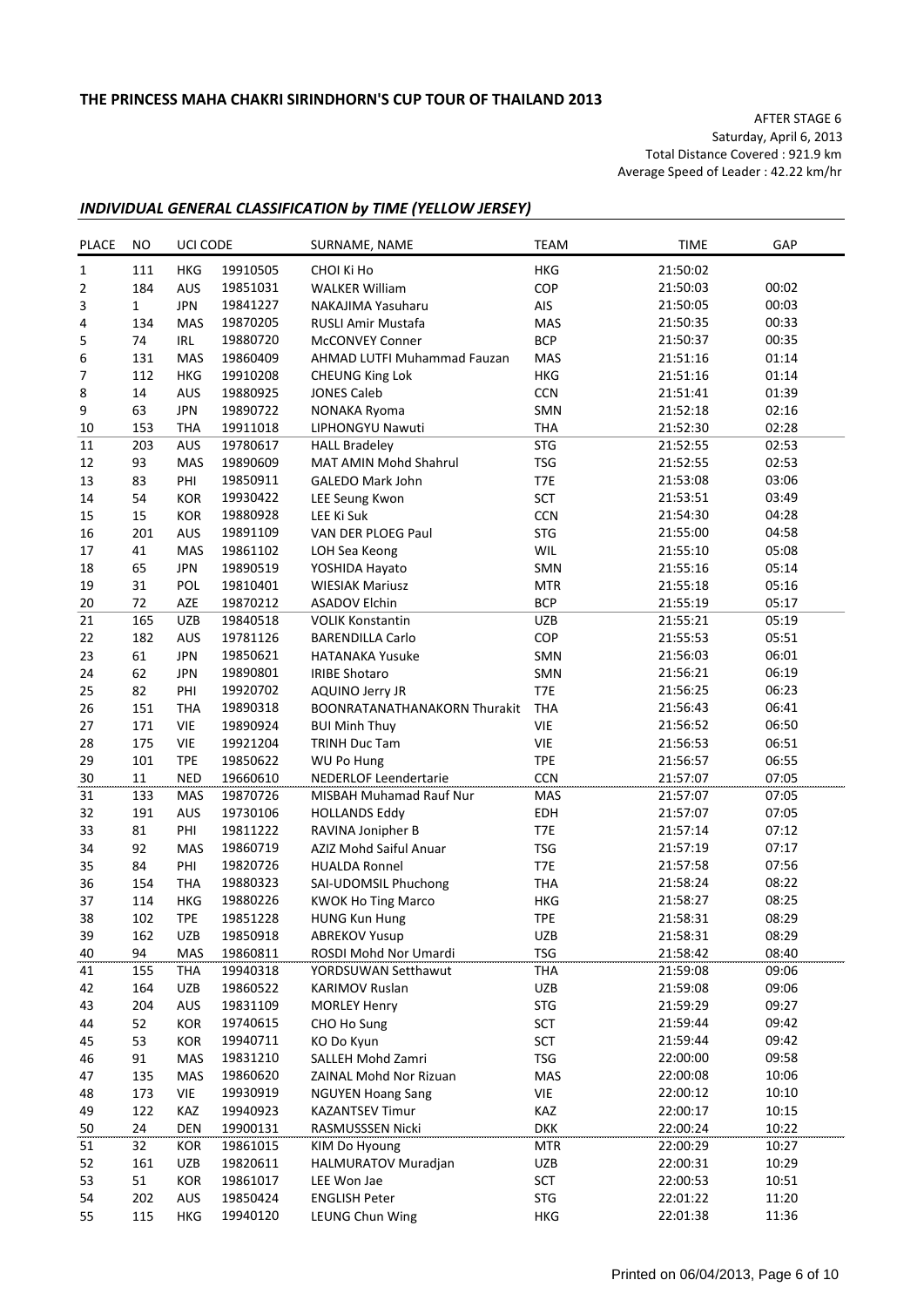| 56 | 44                      | SIN        | 19901214 | <b>GOH Choon Huat</b>     | WIL        | 22:01:43 | 11:41 |
|----|-------------------------|------------|----------|---------------------------|------------|----------|-------|
| 57 | 121                     | KAZ        | 19940127 | <b>ASTAFYEV Stepan</b>    | KAZ        | 22:01:52 | 11:50 |
| 58 | 64                      | <b>JPN</b> | 19890510 | YASUI Masahiko            | SMN        | 22:02:42 | 12:40 |
| 59 | 124                     | KAZ        | 19941221 | <b>MORDVINTSEV Kirill</b> | KAZ        | 22:02:59 | 12:57 |
| 60 | 25                      | <b>DEN</b> | 19890605 | <b>WARSOE Emil</b>        | <b>DKK</b> | 22:03:14 | 13:12 |
| 61 | 152                     | <b>THA</b> | 19910405 | CHANGPAD Kritsada         | <b>THA</b> | 22:03:41 | 13:39 |
| 62 | 172                     | <b>VIE</b> | 19880712 | HO Van Phuc               | VIE        | 22:03:41 | 13:39 |
| 63 | 195                     | <b>INA</b> | 19830626 | PRIYA PRASETYA Heksa      | EDH        | 22:04:39 | 14:37 |
| 64 | $71\,$                  | AUS        | 19780425 | <b>ROGERS Rico</b>        | <b>BCP</b> | 22:04:41 | 14:39 |
| 65 | 183                     | AUS        | 19880119 | <b>REPACHOLI Douglas</b>  | COP        | 22:04:54 | 14:52 |
| 66 | 34                      | <b>JPN</b> | 19890606 | <b>KUBOKI Kazushige</b>   | <b>MTR</b> | 22:05:18 | 15:16 |
| 67 | 3                       | <b>JPN</b> | 19881113 | HIRATSUKA Yoshimitsu      | AIS        | 22:05:23 | 15:21 |
| 68 | 85                      | PHI        | 19860313 | SICAM Harvey              | T7E        | 22:05:34 | 15:32 |
| 69 | 214                     | <b>THA</b> | 19930613 | SANIKWATHI Thanawut       | <b>TAS</b> | 22:05:47 | 15:45 |
| 70 | 205                     | <b>AUS</b> | 19881210 | <b>SMYTH Alexander</b>    | <b>STG</b> | 22:05:55 | 15:53 |
| 71 | 211                     | <b>THA</b> | 19860125 | <b>THANCHAI Tanasak</b>   | <b>TAS</b> | 22:06:15 | 16:13 |
| 72 | 95                      | <b>MAS</b> | 19880915 | <b>SALLEH Mohd Harrif</b> | <b>TSG</b> | 22:06:25 | 16:23 |
| 73 | 35                      | <b>JPN</b> | 19910812 | YASUHARA Daiki            | <b>MTR</b> | 22:06:48 | 16:46 |
| 74 | 193                     | <b>AUS</b> | 19870930 | <b>NEWMAN Scott</b>       | EDH        | 22:07:18 | 17:16 |
| 75 | 181                     | AUS        | 19620202 | MCMURDO Hilton            | COP        | 22:07:19 | 17:17 |
| 76 | 212                     | <b>THA</b> | 19910311 | RUANPAE Jakapan           | <b>TAS</b> | 22:07:42 | 17:40 |
| 77 | 105                     | <b>TPE</b> | 19920313 | TSENG Yi Hao              | <b>TPE</b> | 22:07:46 | 17:44 |
| 78 | $\overline{2}$          | <b>JPN</b> | 19871122 | FUKUDA Shimpei            | AIS        | 22:07:56 | 17:54 |
| 79 | 185                     | <b>AUS</b> | 19870819 | <b>WILLIAMS Andrew</b>    | COP        | 22:08:31 | 18:29 |
| 80 | 21                      | <b>DEN</b> | 19870831 | <b>NIELSEN Philip</b>     | <b>DKK</b> | 22:08:42 | 18:40 |
| 81 | 163                     | <b>UZB</b> | 19910405 | <b>GORBACHEV Gleb</b>     | <b>UZB</b> | 22:08:48 | 18:46 |
| 82 | $\overline{\mathbf{4}}$ | <b>JPN</b> | 19890201 | <b>KIMORI Nozomu</b>      | AIS        | 22:08:48 | 18:46 |
| 83 | 174                     | <b>VIE</b> | 19891022 | <b>TANG Tri Hung</b>      | <b>VIE</b> | 22:09:00 | 18:58 |
| 84 | 33                      | <b>JPN</b> | 19910629 | <b>KOMAKI Yuya</b>        | <b>MTR</b> | 22:09:00 | 18:58 |
| 85 | 113                     | <b>HKG</b> | 19850903 | <b>CHEUNG King Wai</b>    | <b>HKG</b> | 22:09:00 | 18:58 |
| 86 | 23                      | <b>DEN</b> | 19671007 | <b>PETERSEN Soren</b>     | <b>DKK</b> | 22:09:40 | 19:38 |
| 87 | 75                      | <b>UKR</b> | 19840108 | SURUTKOVYCH Oleksandr     | <b>BCP</b> | 22:10:06 | 20:04 |
| 88 | 213                     | <b>THA</b> | 19930925 | SAIUDOMSIL Puchol         | <b>TAS</b> | 22:10:24 | 20:22 |
| 89 | 45                      | <b>NED</b> | 19831212 | RABOU Thomas Josephus     | WIL        | 22:10:59 | 20:57 |
| 90 | 104                     | <b>TPE</b> | 19940621 | LIU En Chieh              | <b>TPE</b> | 22:11:32 | 21:30 |
| 91 | 55                      | <b>KOR</b> | 19930618 | PARK Kyoung Ho            | <b>SCT</b> | 22:11:54 | 21:52 |
| 92 | 215                     | <b>THA</b> | 19931027 | SEEHABUNTONG Poompat      | <b>TAS</b> | 22:13:09 | 23:07 |
| 93 | 145                     | <b>MYA</b> | 19900207 | That Paing Htwe           | <b>MYA</b> | 22:16:29 | 26:27 |
| 94 | 73                      | AZE        | 19920112 | <b>ISGANDAROV Tural</b>   | <b>BCP</b> | 22:16:33 | 26:31 |
| 95 | 123                     | <b>KAZ</b> | 19940530 | <b>MARUKHIH Vitaliy</b>   | KAZ        | 22:17:41 | 27:39 |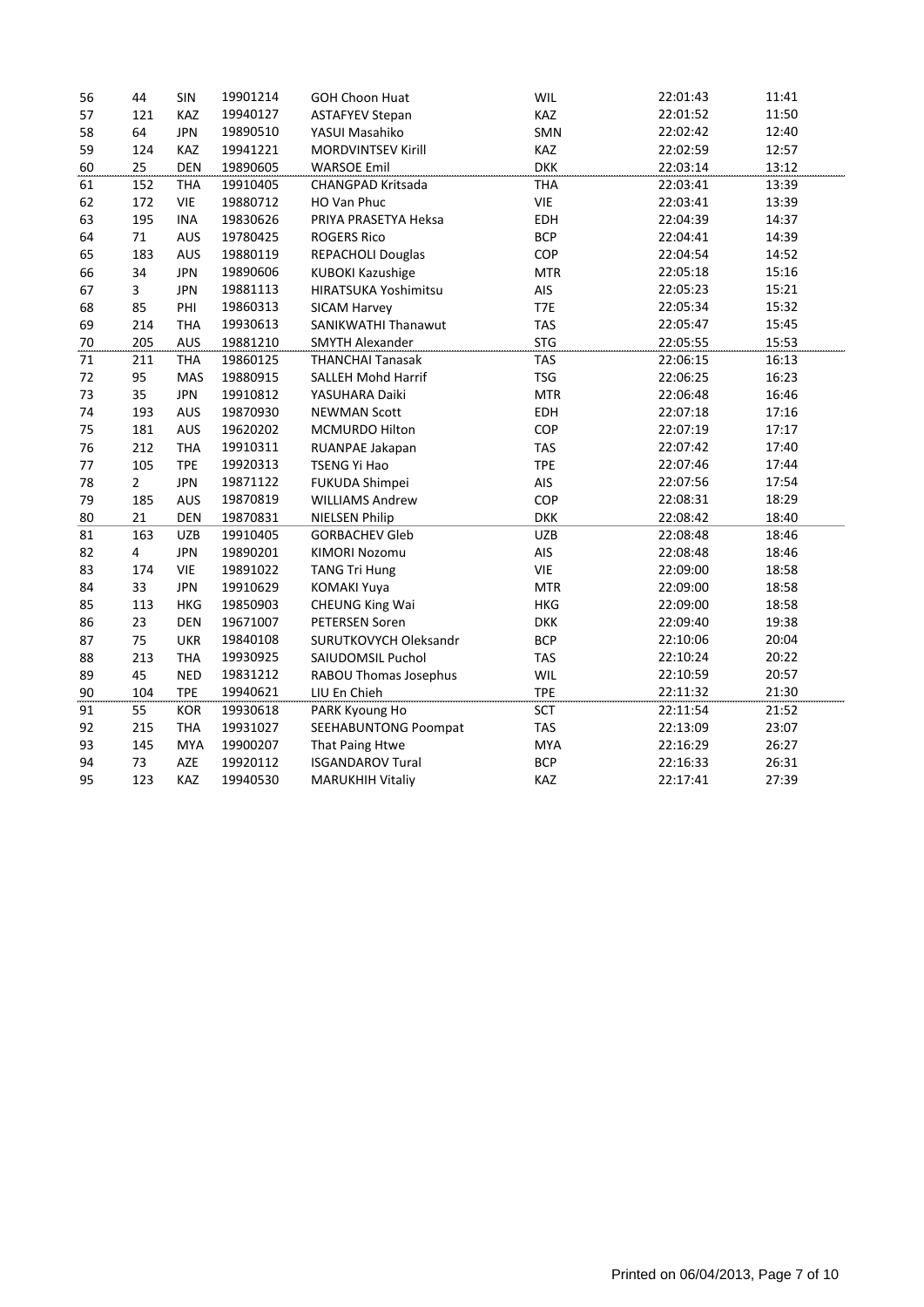## *TEAM GENERAL CLASSIFICATION by TIME*

| <b>PLACE</b> | <b>TEAM NAME</b>                                 | <b>CODE</b> | <b>TIME</b> | GAP   |
|--------------|--------------------------------------------------|-------------|-------------|-------|
| 1            | TEAM HONG KONG CHINA                             | HKG         | 65:32:37    |       |
| 2            | <b>MALAYSIA NATIONAL TEAM</b>                    | MAS         | 65:37:58    | 05:21 |
| 3            | SHIMANO RACING TEAM                              | <b>SMN</b>  | 65:39:02    | 06:25 |
| 4            | SATALYST GIANT RACING TEAM                       | <b>STG</b>  | 65:39:51    | 07:14 |
| 5            | SYNERGY BAKU CYCLING PROJECT                     | <b>BCP</b>  | 65:42:08    | 09:31 |
| 6            | TEAM THAILAND                                    | THA         | 65:42:44    | 10:07 |
| 7            | <b>CCN CYCLING TEAM</b>                          | <b>CCN</b>  | 65:43:30    | 10:53 |
| 8            | TEAM 7 ELEVEN PRESENTED BY ROAD BIKE PHILIPPINES | T7E         | 65:44:09    | 11:32 |
| 9            | UZEBEKISTAN NATIONAL TEAM                        | <b>UZB</b>  | 65:44:49    | 12:12 |
| 10           | TERENGGANU CYCLING TEAM                          | <b>TSG</b>  | 65:45:04    | 12:27 |
| 11           | SEOUL CYCLING TEAM                               | SCT         | 65:45:05    | 12:28 |
| 12           | CITY OF PERTH CYCLING TEAM                       | <b>COP</b>  | 65:50:53    | 18:16 |
| 13           | <b>VIETNAM NATIONAL TEAM</b>                     | <b>VIE</b>  | 65:54:01    | 21:24 |
| 14           | AISAN RACING TEAM                                | AIS         | 65:56:41    | 24:04 |
| 15           | <b>MATRIX POWERTAG</b>                           | <b>MTR</b>  | 65:57:06    | 24:29 |
| 16           | <b>TEAM KAZAKHSTAN</b>                           | <b>KAZ</b>  | 66:02:06    | 29:29 |
| 17           | CHINESE TAIPEI NATIONAL TEAM                     | <b>TPE</b>  | 66:03:14    | 30:37 |
| 18           | DESIGNA KOKKEN - KNUDSGAARD                      | <b>DKK</b>  | 66:05:55    | 33:18 |
| 19           | WILIER SINGAPORE TEAM                            | WIL         | 66:08:02    | 35:25 |
| 20           | <b>EDDY HOLLANDS BICYCLE SERVICES</b>            | <b>EDH</b>  | 66:09:04    | 36:27 |
| 21           | <b>T-ALL STAR</b>                                | TAS         | 66:17:42    | 45:05 |

#### *OVERALL BEST ASEAN RIDERS (BLUE JERSEY)*

| PLACE          | NO. | SURNAME, NAME - TEAM    | <b>TIME</b>    | <b>GAP</b> | PLACE NO |     | SURNAME, NAME - TEAM  | <b>TIME</b>    | GAP   |
|----------------|-----|-------------------------|----------------|------------|----------|-----|-----------------------|----------------|-------|
| $\mathbf{1}$   | 134 | RUSLI A - MAS           | 21:50:35       |            | 11       | 173 | NGUYEN H - VIE        | 22:00:12 09:37 |       |
| $\overline{2}$ | 131 | AHMAD LUTFI M - MAS     | 21:51:16       | 00:41      | 12       | 152 | CHANGPAD K - THA      | 22:03:41 13:06 |       |
| 3              | 153 | LIPHONGYU N - THA       | 21:52:30 01:55 |            | 13       | 172 | HOV-VIE               | 22:03:41       | 13:06 |
| 4              | 151 | <b>BOONRATANATHANAK</b> | 21:56:43 06:08 |            | 14       | 174 | TANG T - VIE          | 22:09:00 18:25 |       |
| 5              | 171 | <b>BUI M - VIE</b>      | 21:56:52 06:17 |            | 15       | 145 | That Paing Htwe - MY/ | 22:16:29 25:54 |       |
| 6              | 175 | TRINH D - VIE           | 21:56:53 06:18 |            |          |     |                       |                |       |
| $\overline{7}$ | 133 | MISBAH M - MAS          | 21:57:07 06:32 |            |          |     |                       |                |       |
| 8              | 154 | SAI-UDOMSIL P - THA     | 21:58:24       | 07:49      |          |     |                       |                |       |
| 9              | 155 | YORDSUWAN S - THA       | 21:59:08       | 08:33      |          |     |                       |                |       |
| 10             | 135 | ZAINAL M - MAS          | 22:00:08       | 09:33      |          |     |                       |                |       |

## *TEAM GENERAL CLASSIFICATION by TIME for ASEAN TEAM*

| <b>PLACE</b> | TEAM NAME              | CODE       | TIME     | GAP   |
|--------------|------------------------|------------|----------|-------|
|              | MALAYSIA NATIONAL TEAM | <b>MAS</b> | 65:37:58 |       |
|              | TEAM THAILAND          | <b>THA</b> | 65:42:44 | 04:46 |
|              | VIETNAM NATIONAL TEAM  | VIE        | 65:54:01 | 16:03 |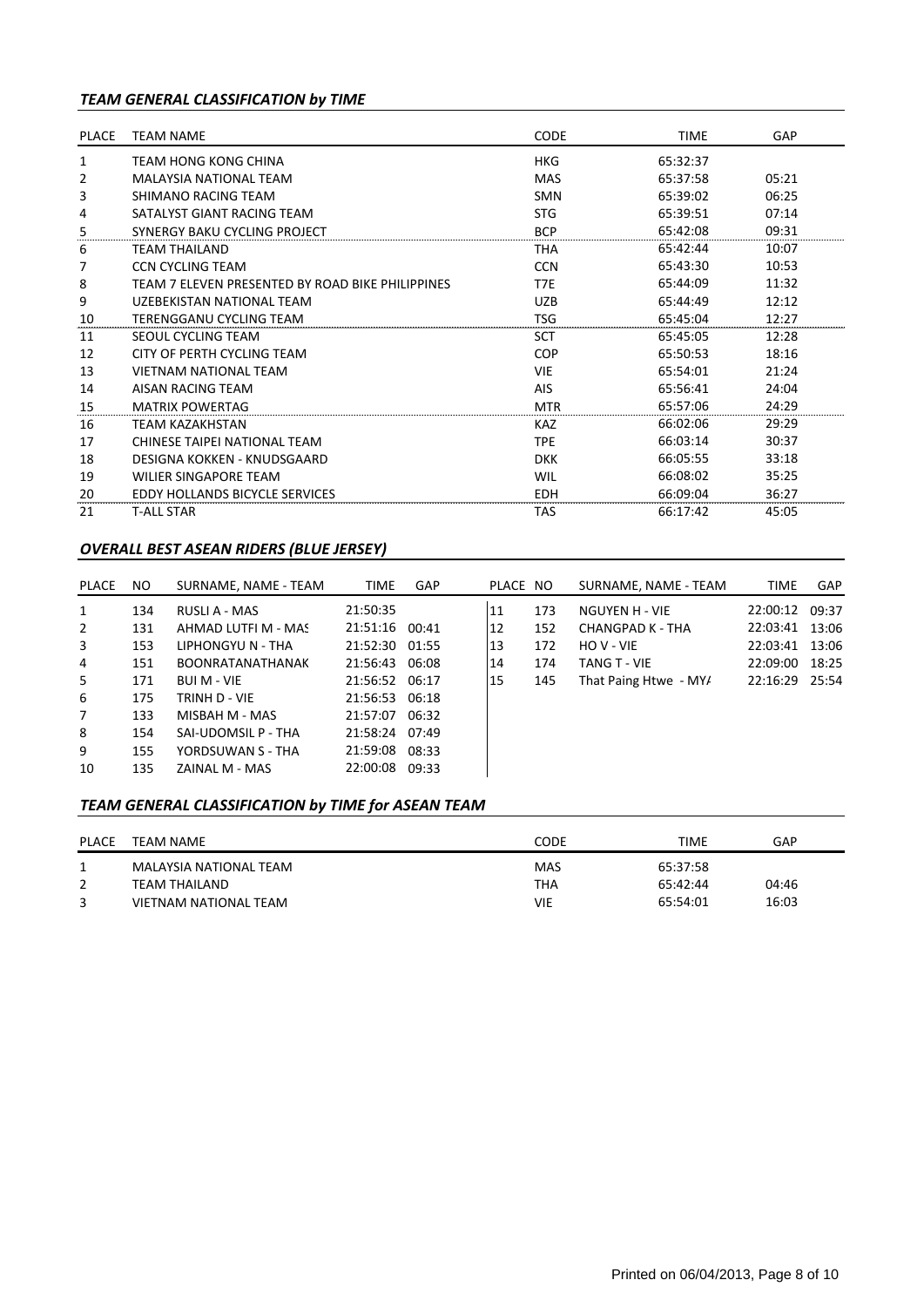**OVERALL** 

STAGE 6 ‐ Khao‐Lak ‐ Phuket Saturday, April 6, 2013

#### *POINTS CLASSIFICATION (GREEN JERSEY)*

| <b>STAGE</b> |                |                                                           |                 |              |  |  |  |  |  |  |  |  |
|--------------|----------------|-----------------------------------------------------------|-----------------|--------------|--|--|--|--|--|--|--|--|
| PLACE NO     |                | SURNAME, NAME                                             | <b>TEAM</b>     | POINTS BONU  |  |  |  |  |  |  |  |  |
|              |                | <b>INTERMEDIATE SPRINT</b><br>at 51.45km, @Motocycle Shop |                 |              |  |  |  |  |  |  |  |  |
| 1            |                | 111 CHOIK                                                 | <b>HKG</b>      | 2.5          |  |  |  |  |  |  |  |  |
| 1            |                | 184 WALKER W                                              | COP             | 2.5          |  |  |  |  |  |  |  |  |
| 3            | 1              | <b>NAKAJIMA Y</b>                                         | AIS             | 1            |  |  |  |  |  |  |  |  |
|              |                |                                                           |                 |              |  |  |  |  |  |  |  |  |
|              | at FINISH Line |                                                           |                 |              |  |  |  |  |  |  |  |  |
| 1            | 15             | LEE K                                                     | <b>CCN</b>      | 16           |  |  |  |  |  |  |  |  |
| 2            | 165            | <b>VOLIK K</b>                                            | <b>UZB</b>      | 14           |  |  |  |  |  |  |  |  |
| 3            | 202            | <b>ENGLISH P</b>                                          | <b>STG</b>      | 13           |  |  |  |  |  |  |  |  |
| 4            | 131            | AHMAD LUTFI M                                             | MAS             | 12           |  |  |  |  |  |  |  |  |
| 5            |                | 161 HALMURATOV M                                          | <b>UZB</b>      | 11           |  |  |  |  |  |  |  |  |
| 6            | 203            | <b>HALL B</b>                                             | <b>STG</b>      | 10           |  |  |  |  |  |  |  |  |
| 7            | 52             | CHO H                                                     | <b>SCT</b>      | 9            |  |  |  |  |  |  |  |  |
| 8            | 112            | <b>CHEUNG K</b>                                           | <b>HKG</b>      | 8            |  |  |  |  |  |  |  |  |
| 9            | 164            | <b>KARIMOV R</b>                                          | <b>UZB</b>      | 7            |  |  |  |  |  |  |  |  |
| 10           | 111            | <b>CHOIK</b>                                              | <b>HKG</b>      | 6            |  |  |  |  |  |  |  |  |
| 11           | 134            | <b>RUSLIA</b>                                             | <b>MAS</b>      | 5            |  |  |  |  |  |  |  |  |
| 12           | 82             | <b>AQUINO J</b>                                           | T <sub>7E</sub> | 4            |  |  |  |  |  |  |  |  |
| 13           | 182            | <b>BARENDILLA C</b>                                       | <b>COP</b>      | 3            |  |  |  |  |  |  |  |  |
| 14           | 184            | <b>WALKER W</b>                                           | <b>COP</b>      | 2            |  |  |  |  |  |  |  |  |
| 15           | $\mathbf{1}$   | <b>NAKAJIMA Y</b>                                         | AIS             | $\mathbf{1}$ |  |  |  |  |  |  |  |  |
|              |                |                                                           |                 |              |  |  |  |  |  |  |  |  |

| PLACE NO       |          | SURNAME, NAME                       | <b>TEAM</b> | POINTS BONUSES      |          | PLACE NO     |                | SURNAME, NAME                 | <b>TEAM</b>              | <b>POINTS</b> |
|----------------|----------|-------------------------------------|-------------|---------------------|----------|--------------|----------------|-------------------------------|--------------------------|---------------|
|                |          |                                     |             |                     |          |              |                |                               |                          |               |
|                |          | <b>INTERMEDIATE SPRINT</b>          |             |                     |          | $\mathbf{1}$ | 52             | CHO <sub>H</sub>              | SCT                      | 46            |
|                |          | at 51.45km, @Motocycle Shop         |             |                     |          | 2            | 201            | VAN DER PLOEG P               | <b>STG</b>               | 38            |
| 1              | 111      | CHOI K                              | <b>HKG</b>  | 2.5                 | 02       | 3            | 71             | <b>ROGERS R</b>               | <b>BCP</b>               | 35            |
| 1<br>3         | 184<br>1 | <b>WALKER W</b><br><b>NAKAJIMAY</b> | COP         | 2.5<br>$\mathbf{1}$ | 02<br>01 | 4            | 31<br>65       | <b>WIESIAK M</b><br>YOSHIDA H | <b>MTR</b><br>SMN        | 35<br>30      |
|                |          |                                     | AIS         |                     |          | 5<br>6       | 111            | <b>CHOIK</b>                  | <b>HKG</b>               | 28            |
| at FINISH Line |          |                                     |             |                     |          | 7            | 154            | SAI-UDOMSIL P                 | <b>THA</b>               | 27            |
| 1              | 15       | LEE K                               | <b>CCN</b>  | 16                  | 10       | 8            | 131            | AHMAD LUTFI M                 | MAS                      | 26            |
| 2              | 165      | <b>VOLIK K</b>                      | <b>UZB</b>  | 14                  | 06       | 9            | 15             | <b>LEE K</b>                  | <b>CCN</b>               | 25            |
| 3              | 202      | <b>ENGLISH P</b>                    | <b>STG</b>  | 13                  | 04       | 10           | 92             | AZIZ M                        | <b>TSG</b>               | 25            |
| 4              | 131      | AHMAD LUTFI M                       | MAS         | 12                  |          | 11           | 91             | <b>SALLEH M</b>               | <b>TSG</b>               | 25            |
| 5              | 161      | <b>HALMURATOV M</b>                 | <b>UZB</b>  | 11                  |          | 12           | 95             | SALLEH M                      | <b>TSG</b>               | 23            |
| 6              | 203      | <b>HALL B</b>                       | <b>STG</b>  | $10\,$              |          | 13           | 14             | JONES C                       | <b>CCN</b>               | 20            |
| 7              | 52       | CHO <sub>H</sub>                    | SCT         | 9                   |          | 14           | 184            | <b>WALKER W</b>               | COP                      | 19            |
| 8              | 112      | <b>CHEUNG K</b>                     | <b>HKG</b>  | 8                   |          | 15           | 114            | <b>KWOKH</b>                  | <b>HKG</b>               | 18            |
| 9              | 164      | <b>KARIMOV R</b>                    | UZB         | 7                   |          | 16           | 61             | <b>HATANAKAY</b>              | SMN                      | 17            |
| 10             | 111      | <b>CHOIK</b>                        | <b>HKG</b>  | 6                   |          | 17           | 41             | LOH <sub>S</sub>              | WIL                      | 16            |
| 11             | 134      | <b>RUSLIA</b>                       | MAS         | 5                   |          | 18           | 151            | <b>BOONRATANATHANAK THA</b>   |                          | 16            |
| 12             | 82       | AQUINO J                            | T7E         | 4                   |          | 19           | 55             | <b>PARKK</b>                  | <b>SCT</b>               | 16            |
| 13             | 182      | <b>BARENDILLA C</b>                 | COP         | 3                   |          | 20           | 134            | <b>RUSLIA</b>                 | MAS                      | 15            |
| 14             | 184      | <b>WALKER W</b>                     | COP         | 2                   |          | 21           | 21             | <b>NIELSEN P</b>              | <b>DKK</b>               | 15            |
| 15             | 1        | <b>NAKAJIMAY</b>                    | AIS         | 1                   |          | 22           | 72             | <b>ASADOVE</b>                | <b>BCP</b>               | 14            |
|                |          |                                     |             |                     |          | 23           | 74             | McCONVEY C                    | <b>BCP</b>               | 14            |
|                |          |                                     |             |                     |          | 24           |                | 112 CHEUNG K                  | <b>HKG</b>               | 14            |
|                |          |                                     |             |                     |          | 25           |                | 165 VOLIK K                   | <b>UZB</b>               | 14            |
|                |          |                                     |             |                     |          | 26           | 214            | SANIKWATHI T                  | <b>TAS</b>               | 14            |
|                |          |                                     |             |                     |          | 27           | $\overline{2}$ | <b>FUKUDAS</b>                | AIS                      | 14            |
|                |          |                                     |             |                     |          | 28           | 164            | <b>KARIMOV R</b>              | <b>UZB</b>               | 13            |
|                |          |                                     |             |                     |          | 29           | 202            | <b>ENGLISH P</b>              | <b>STG</b>               | 13            |
|                |          |                                     |             |                     |          | 30           | 195            | PRIYA PRASETYA H              | EDH                      | 13            |
|                |          |                                     |             |                     |          | 31           | 203            | <b>HALL B</b>                 | <b>STG</b>               | 12            |
|                |          |                                     |             |                     |          | 32           | 161            | <b>HALMURATOV M</b>           | <b>UZB</b>               | 12            |
|                |          |                                     |             |                     |          | 33           | 155            | YORDSUWAN S                   | <b>THA</b>               | 11            |
|                |          |                                     |             |                     |          | 34           | 93             | <b>MAT AMIN M</b>             | <b>TSG</b>               | 9             |
|                |          |                                     |             |                     |          | 35           | 73             | <b>ISGANDAROV T</b>           | <b>BCP</b>               | 8             |
|                |          |                                     |             |                     |          | 36           | 82             | AQUINO J                      | T7E                      | 8             |
|                |          |                                     |             |                     |          | 37           | 84             | <b>HUALDAR</b>                | T7E                      | 7             |
|                |          |                                     |             |                     |          | 38           | 1              | <b>NAKAJIMA Y</b>             | AIS                      | 6             |
|                |          |                                     |             |                     |          | 39           | 124            | <b>MORDVINTSEV K</b>          | KAZ                      | 6             |
|                |          |                                     |             |                     |          | 40           | 75             | SURUTKOVYCH O<br>101 WUP      | <b>BCP</b><br><b>TPE</b> | 6<br>5        |
|                |          |                                     |             |                     |          | 41<br>42     |                | 175 TRINH D                   | VIE                      | 4             |
|                |          |                                     |             |                     |          | 43           | 171            | <b>BUIM</b>                   | VIE                      | 4             |
|                |          |                                     |             |                     |          | 44           | 153            | LIPHONGYU N                   | <b>THA</b>               | 3             |
|                |          |                                     |             |                     |          | 45           | 54             | LEE <sub>S</sub>              | SCT                      | 3             |
|                |          |                                     |             |                     |          | 46           | 182            | <b>BARENDILLA C</b>           | COP                      | 3             |
|                |          |                                     |             |                     |          | 47           | 133            | MISBAH M                      | MAS                      | 3             |
|                |          |                                     |             |                     |          | 48           | 183            | REPACHOLI D                   | COP                      | 3             |
|                |          |                                     |             |                     |          | 49           | 123            | <b>MARUKHIH V</b>             | KAZ                      | 3             |
|                |          |                                     |             |                     |          | 50           | 53             | KO <sub>D</sub>               | <b>SCT</b>               | 2             |
|                |          |                                     |             |                     |          | 51           | 105            | <b>TSENGY</b>                 | <b>TPE</b>               | 2             |
|                |          |                                     |             |                     |          | 52           | 4              | <b>KIMORIN</b>                | AIS                      | 2             |
|                |          |                                     |             |                     |          | 53           | 83             | GALEDO M                      | T7E                      | 1             |
|                |          |                                     |             |                     |          | 54           | 11             | <b>NEDERLOF L</b>             | CCN                      | 1             |
|                |          |                                     |             |                     |          | 55           | 51             | LEE W                         | SCT                      | 1             |
|                |          |                                     |             |                     |          |              |                |                               |                          |               |